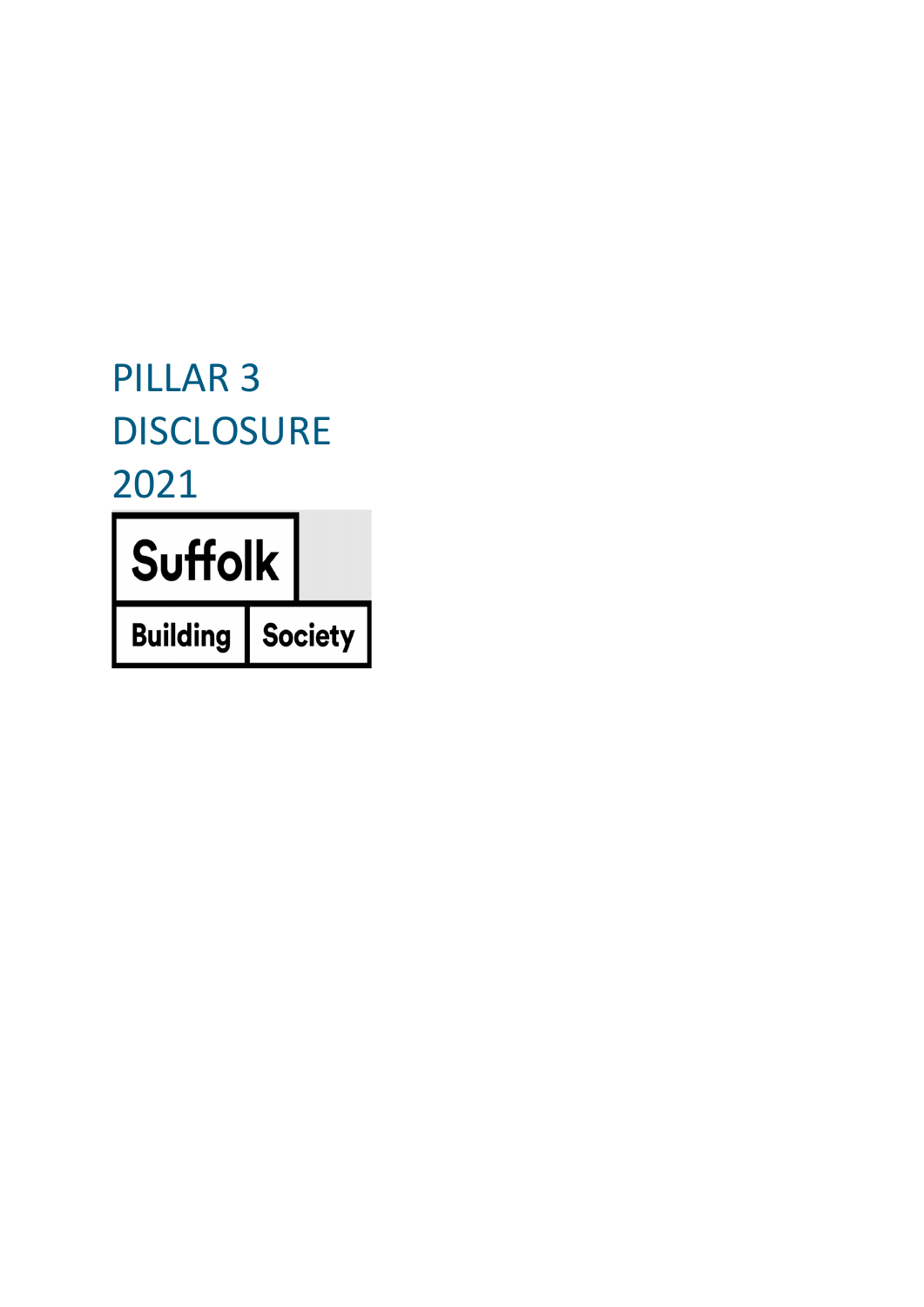## **Contents**

| $\mathfrak{D}$ . |  |
|------------------|--|
| 3.               |  |
| 4.               |  |
| 5.               |  |
| 6.               |  |
| 7.               |  |
| 8.               |  |
| 9.               |  |
|                  |  |
|                  |  |
|                  |  |
|                  |  |
|                  |  |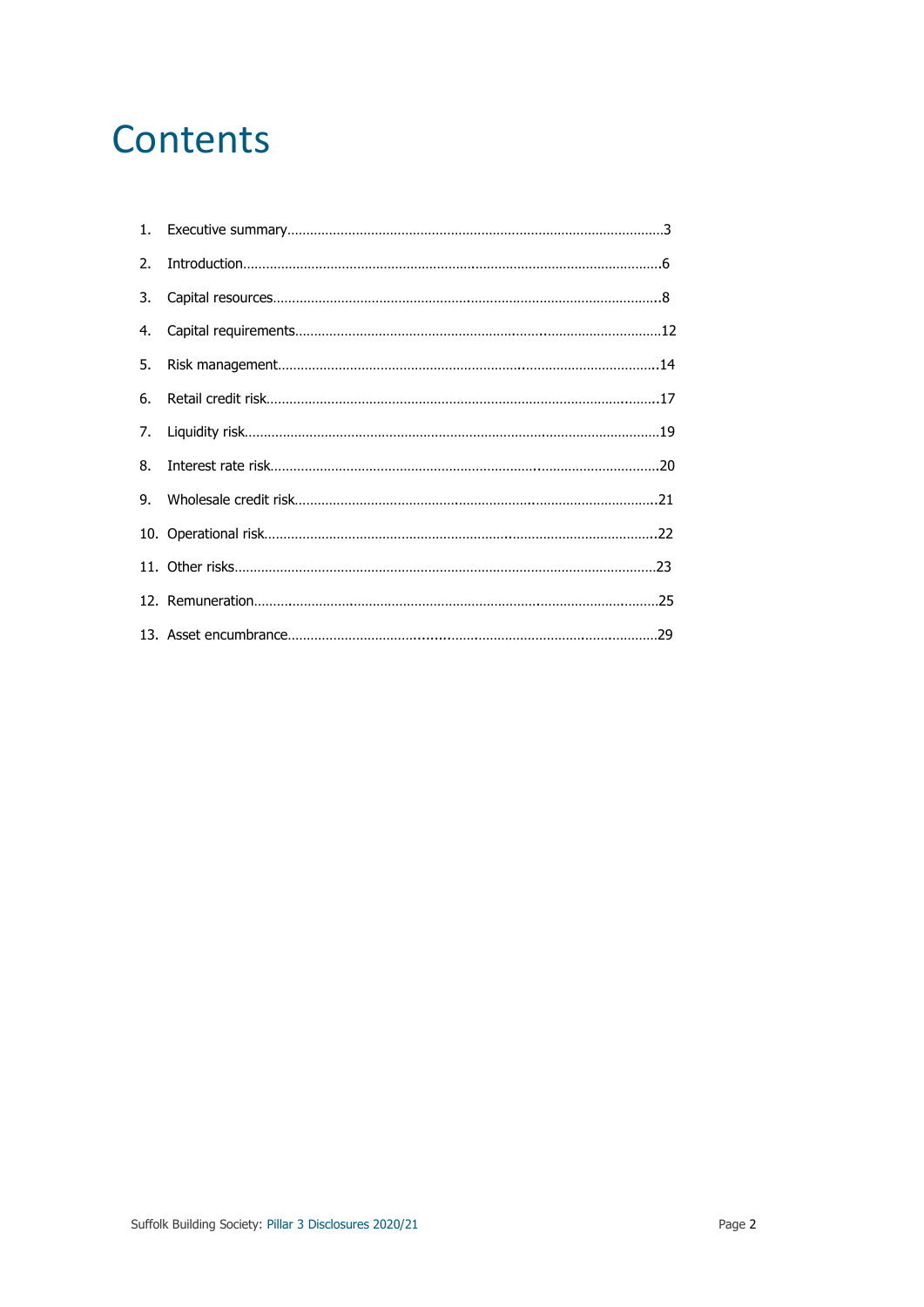## 1. Executive summary

### **1.1. Introduction**

Suffolk Building Society is a mid-tier regional building society, ranked 21st in the UK by asset size from a total of 43 societies. The Society attracts deposits from members and other retail customers, using the funding received to offer a range of mortgage products through its extensive broker network and direct mortgage sales team.

The Society operates through nine full service branches and one agency. The Society does not offer unsecured lending or transactional current accounts. Mortgage brokers make significant use of the Society's broker portal to administer lending applications.

The Society has clearly defined Values, Vision and Mission Statements which emphasise the importance of member interests, the wider community and the need to support savers and borrowers alike. The Society has rebranded to the Suffolk Building Society and taken the opportunity to refine its mission and values as part of this process.

### **1.2. Summary key metrics**

#### Tier 1 Capital Ratio

The Society increased Tier 1 capital to £37.7m at the end of the reporting period 30th November 2021 (2020: £36.5m). This represents a Tier 1 capital ratio of 14.1% (2020: 14.5%).

#### Total Capital Ratio

Society total capital stood at £38.3m (2020: £37.0m). The total capital ratio reduced to 14.3% (2020: 14.8%).

#### Leverage Ratio (LR)

The Society Leverage Ratio reduced to 4.9% (2020: 5.1%). The Society is not required to achieve a minimum regulatory Leverage Ratio of 3.25%, which is prescribed to firms with retail deposits exceeding £50bn.

#### Liquidity Coverage Ratio (LCR)

The Society's November 2021 Liquidity Coverage Ratio stood at 192% (November 2020: 195%). This measure exceeded the UK regulatory minimum of 100%, implemented with effect from January 2018.

#### Capital summary

The Society held £15.9m of total capital in excess of Pillar 1 and Pillar 2A capital requirements at November 2021 (2020: £15.1m surplus).

| Table 1: Capital summary                                   |      |      |  |  |  |  |
|------------------------------------------------------------|------|------|--|--|--|--|
|                                                            | 2021 | 2020 |  |  |  |  |
|                                                            | £m   | Em   |  |  |  |  |
| Pillar 1 capital requirement                               | 21.4 | 20.1 |  |  |  |  |
| Pillar 2A capital requirement                              | 1.0  | 1.8  |  |  |  |  |
| Pillar 1 + Pillar 2A capital requirement                   | 22.4 | 21.9 |  |  |  |  |
| Total own funds                                            | 38.3 | 37.0 |  |  |  |  |
| Capital exceeding Pillar 1 + Pillar 2A capital requirement | 15.9 | 15.1 |  |  |  |  |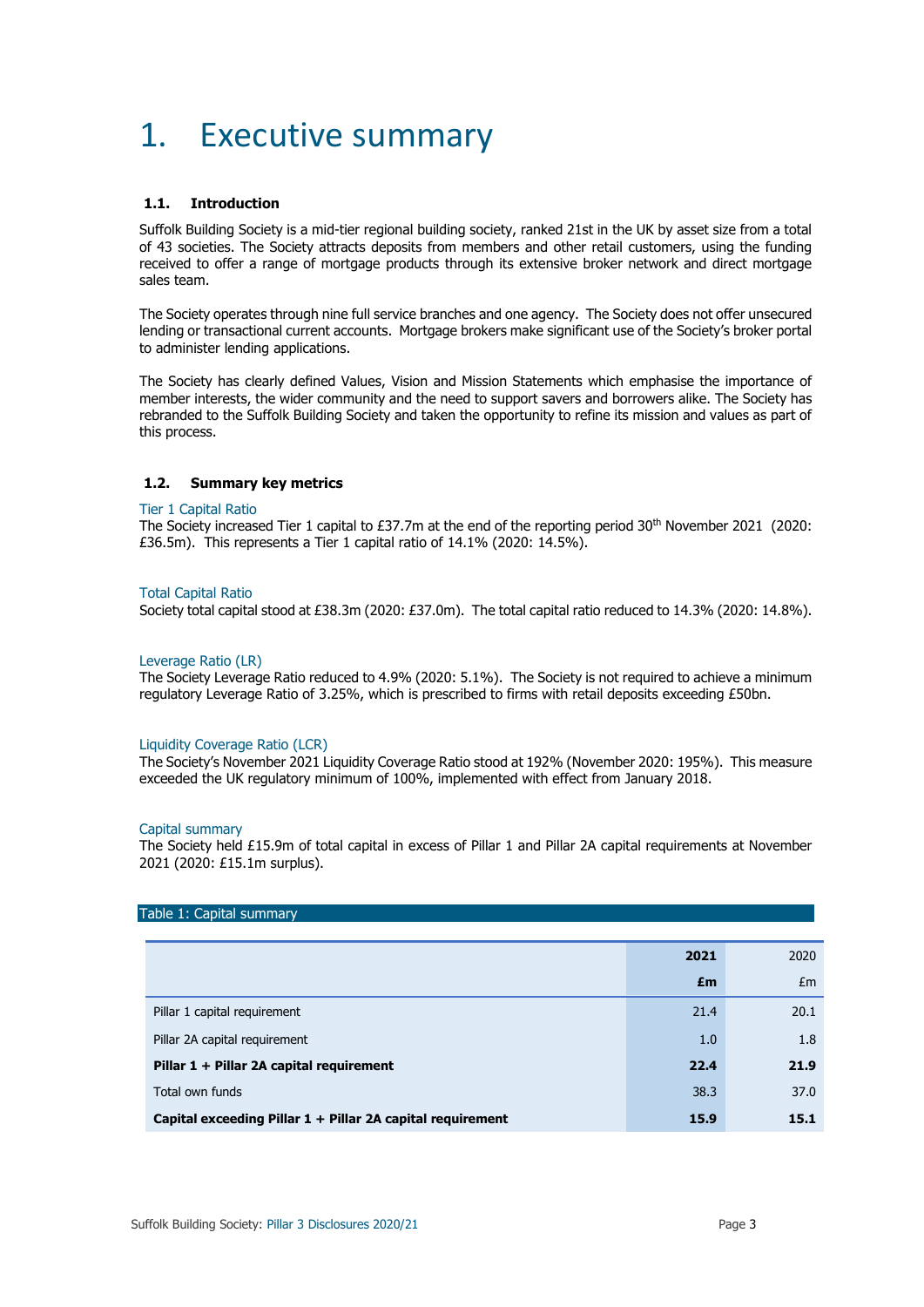|                                 | 2021  | 2020  | 2019  |
|---------------------------------|-------|-------|-------|
|                                 | £m    | Em    | Em    |
| <b>CAPITAL</b>                  |       |       |       |
| Tier 1 capital                  | 37.7  | 36.5  | 34.9  |
| Tier 2 capital                  | 0.6   | 0.5   | 0.3   |
| Total capital                   | 38.3  | 37.0  | 35.2  |
| Risk weighted assets            | 267.5 | 250.8 | 233.3 |
| Tier 1 capital ratio (%)        | 14.1% | 14.5% | 15.0% |
| Total capital ratio (%)         | 14.3% | 14.8% | 15.1% |
| <b>LEVERAGE</b>                 |       |       |       |
| Leverage ratio exposure measure | 766.6 | 716.5 | 687.7 |
| Leverage ratio (%)              | 4.9%  | 5.1%  | 5.1%  |
| <b>LIQUIDITY</b>                |       |       |       |
| High Quality Liquid Assets      | 105.9 | 102.2 | 119.9 |
| Net cash outflows               | 55.1  | 52.4  | 49.4  |
| Liquidity coverage ratio (%)    | 192%  | 195%  | 243%  |







Table 2: Key capital & liquidity metrics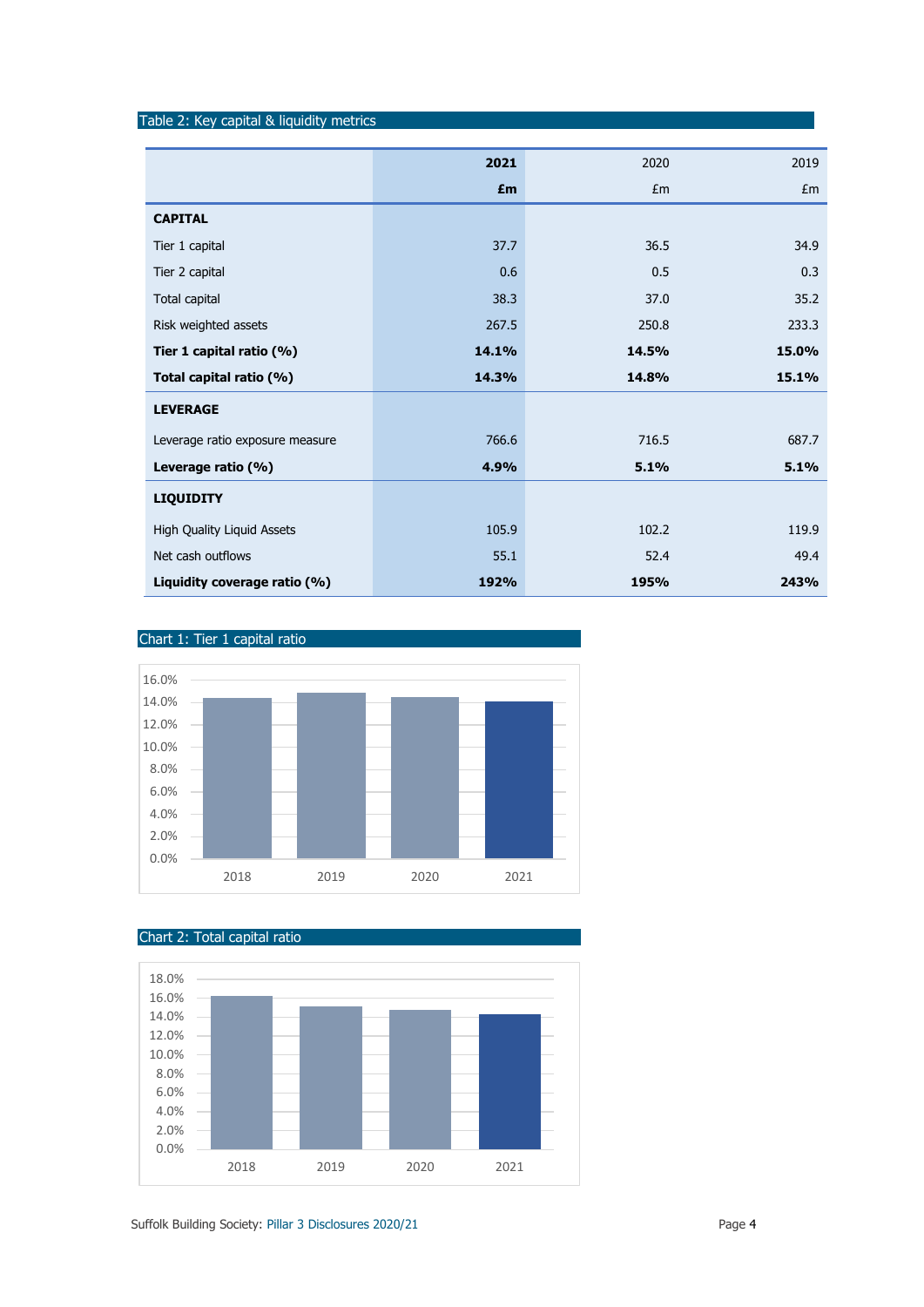



## **1.3. Risk management declaration**

The Society Board considers that the risk management arrangements are adequate with regard to the Society's profile and strategy.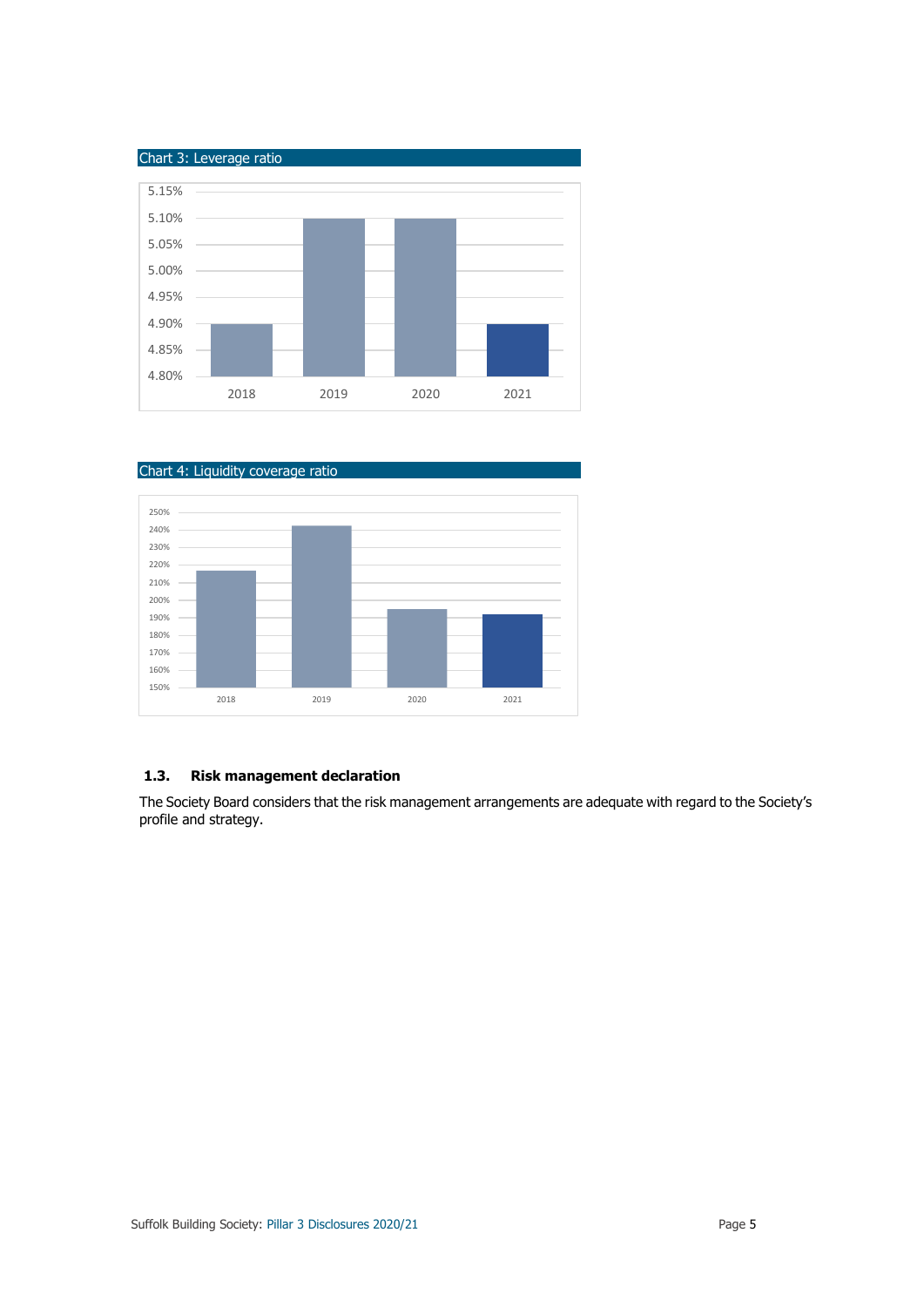## 2. Introduction

### **2.1. Requirements**

The Basel Committee on Banking Supervision (BCBS) introduced the Basel ll framework in 2007. This was replaced by the Capital Requirements Directive (CRD) and Capital Requirements Regulation (CRR) from January 2014. The local implementation of the CRD rules and associated guidance are enforced in the UK by the Prudential Regulation Authority (PRA).

In December 2016 the European Banking Authority (EBA) published guidance on Pillar 3 disclosures following revised BCBS requirements which were issued in January 2015. The Society has implemented these changes throughout this document, in accordance with EBA/GL/2016/11 version 2.

This framework seeks to improve the ability of banks and building societies to absorb shocks arising from financial and economic stresses by governing the amount of capital required in order to provide security for shareholders, members and depositors.

The CRD comprises three main elements, or Pillars, as follows:

Pillar 1: Minimum capital requirements Pillar 2: Firm specific capital requirements Pillar 3: Disclosure requirements.

Suffolk Building Society has adopted a Pillar 3 Disclosure Reporting Policy. The Policy is approved by the Board and sets out requirements for ensuring the appropriateness of disclosures, including the incorporation of changes to legislation. The Policy also covers the verification and frequency of disclosures. This document has been completed in accordance with the Pillar 3 Disclosure Reporting Policy.

Under Pillar 1, the Society has followed the Standardised Approach for credit risk and the Basic Indicator Approach for operational risk when calculating minimum capital requirements.

Following the most recent capital annual assessment, the PRA concluded that the Society qualified for the 'refined approach' as set out in paragraphs 5.12A – 5.12B of Supervisory Statement 31/15. Under this approach, the variable P2A requirements are adjusted to reflect the potentially higher credit risk capital allocations relative to the Internal Ratings Based (IRB) approach. In the Society's case, the current 'credit overs' fully offset other P2A variable add-ons.

Therefore, the Total Capital Requirements (TCR) for the Society are 8% of RWAs plus a fixed add-on for pension risk of £1.0m and a net PRA Buffer of 0%. The pension add-on has reduced from £1.83m in the prior year following confirmation from the PRA after the latest capital assessment.

## **2.2. Scope**

Pillar 3 disclosures are published on an annual basis, although more frequent disclosures will be made if there is a material change in the nature of the Society's risk profile during any particular year. The Society has no subsidiaries and therefore prepares Pillar 3 disclosures as a solo entity.

#### **2.3. Verification and sign off**

All figures and commentaries within this document have been subject to internal review and verification. However, these disclosures are not required to be subject to external verification and have not therefore been externally audited. This disclosure is approved for publication by the Society Board.

Some information in this report is drawn from the audited Annual Report of the Society. The Annual Report is prepared in accordance with FRS102, with recognition and measurement provisions of IAS39 applied. The presentation currency of the annual accounts is Sterling.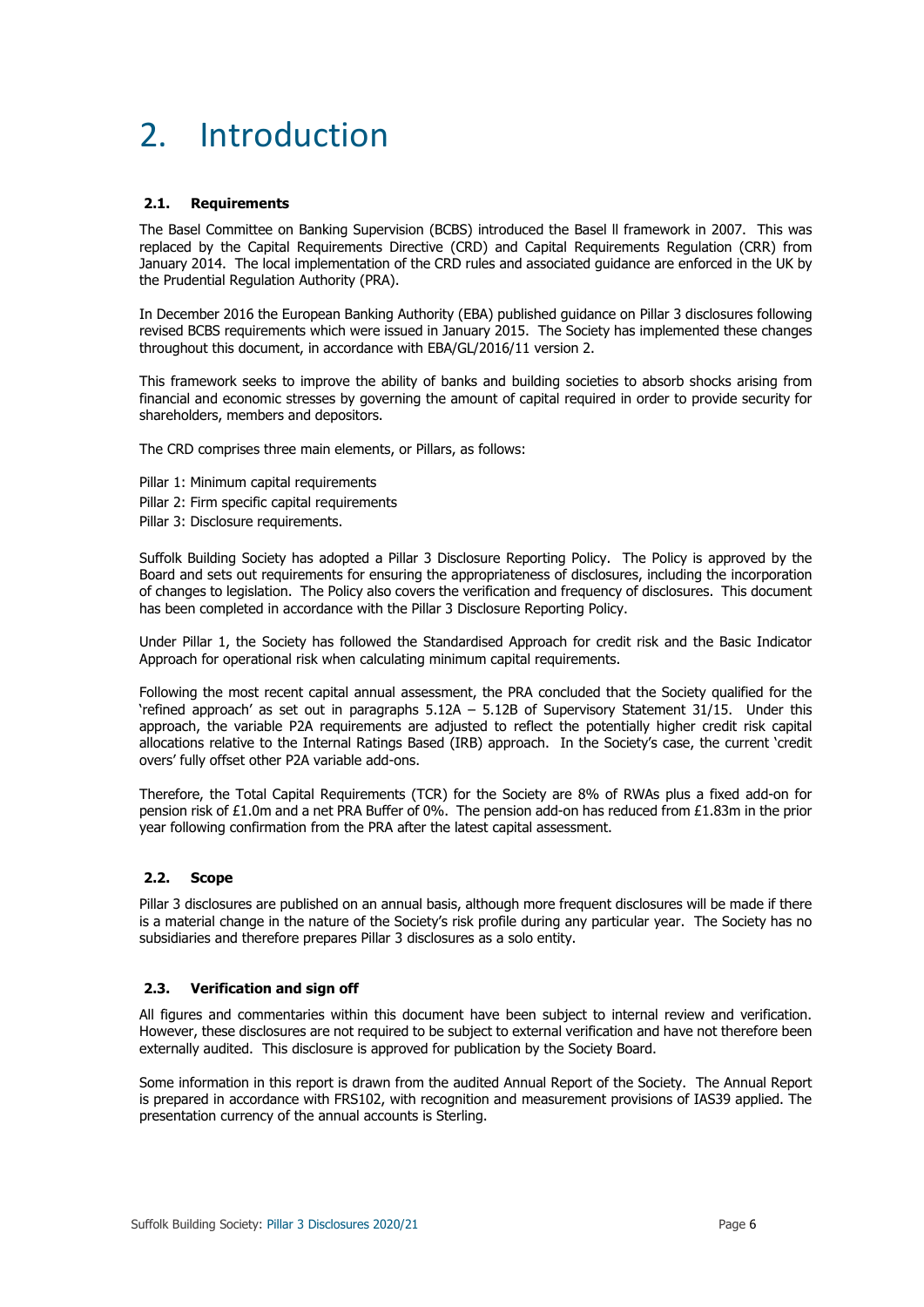## **2.4. Reporting**

This document may be obtained from the Society website at [www.suffolkbuildingsociety.co.uk.](http://www.suffolkbuildingsociety.co.uk/)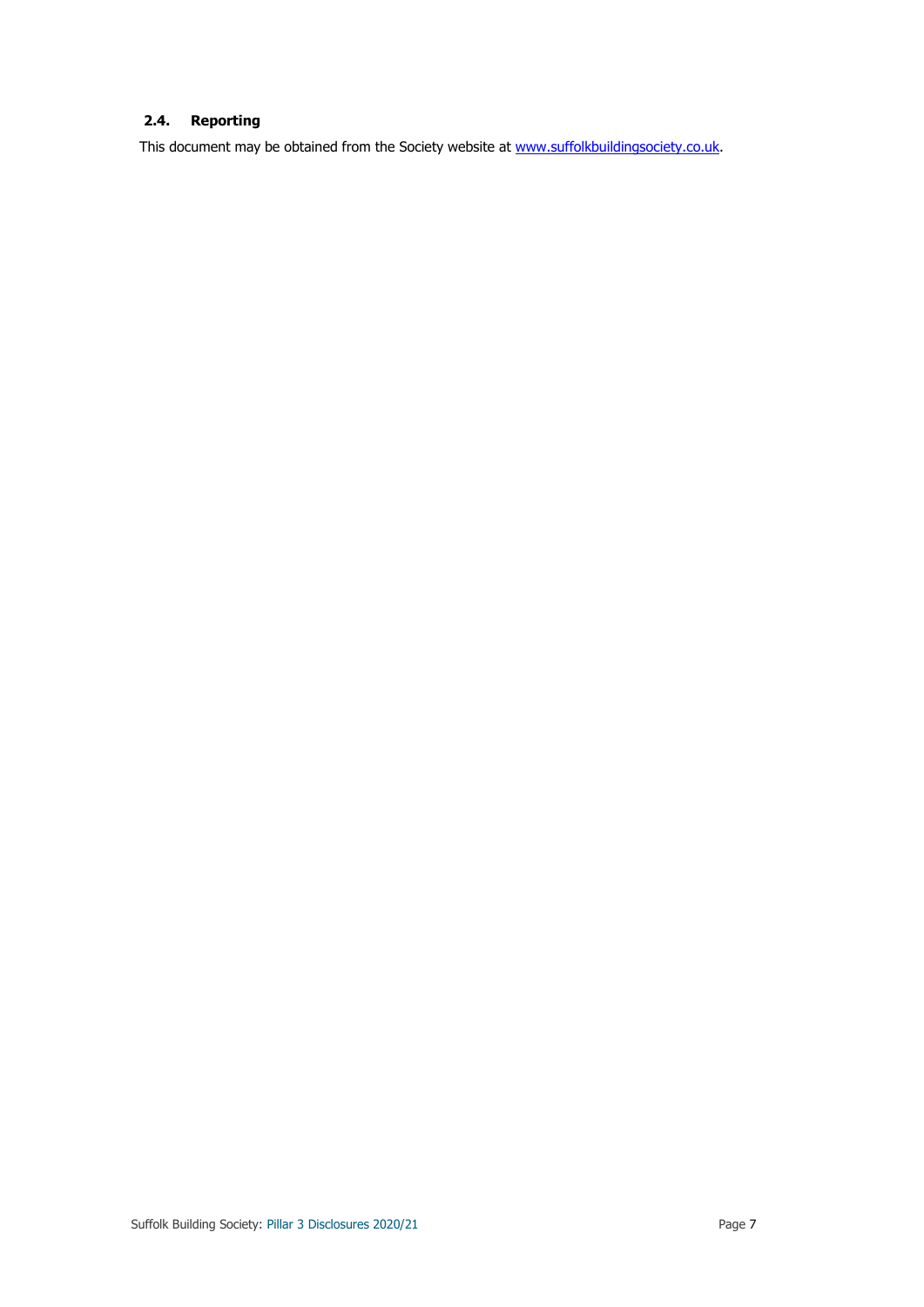## 3. Capital resources

## **3.1. Own funds**

Common Equity Tier 1 (CET1) capital incorporates total accounting reserves as stated in the Annual Report. This comprises of retained earnings, revaluation reserves and available-for-sale reserves. Intangible assets, incorporating capitalised software costs, are deducted from Tier 1 capital in accordance with regulatory requirements.

The Society Tier 1 capital stood at £37.7m (2020: £36.5m). Tier 2 capital solvency consists solely of the collective impairment provisions.

### Table 3: Own funds

|                                                 |                                                                                                                                                                                                                                                                                                          | 2021  | 2020  |
|-------------------------------------------------|----------------------------------------------------------------------------------------------------------------------------------------------------------------------------------------------------------------------------------------------------------------------------------------------------------|-------|-------|
|                                                 |                                                                                                                                                                                                                                                                                                          | £m    | £m    |
|                                                 | Common Equity Tier 1 (CET1) capital: instruments and reserves                                                                                                                                                                                                                                            |       |       |
| 2                                               | <b>Retained Earnings</b>                                                                                                                                                                                                                                                                                 | 38.3  | 36.1  |
| 3                                               | Accumulated other comprehensive income                                                                                                                                                                                                                                                                   | 1.0   | 1.1   |
| 6                                               | Common Equity Tier 1 (CET1) capital before regulatory adjustments                                                                                                                                                                                                                                        | 39.3  | 37.2  |
|                                                 | Common Equity Tier 1 (CET1) capital: regulatory adjustments                                                                                                                                                                                                                                              |       |       |
| 8                                               | Intangible assets                                                                                                                                                                                                                                                                                        | (1.6) | (0.7) |
| 28                                              | Total regulatory adjustments to Common Equity Tier 1 (CET1)                                                                                                                                                                                                                                              | (1.6) | (0.7) |
| 29                                              | Common Equity Tier 1 (CET1) capital                                                                                                                                                                                                                                                                      | 37.7  | 36.5  |
|                                                 |                                                                                                                                                                                                                                                                                                          |       |       |
| 45                                              | Tier 1 capital $(T1 = CET1)$                                                                                                                                                                                                                                                                             | 37.7  | 36.5  |
| Tier 2 (T2) capital: instruments and provisions |                                                                                                                                                                                                                                                                                                          |       |       |
| 50                                              | Credit risk adjustments                                                                                                                                                                                                                                                                                  | 0.6   | 0.5   |
| 51                                              | Tier 2 (T2) capital before regulatory adjustments                                                                                                                                                                                                                                                        | 0.6   | 0.5   |
| 58                                              | Tier 2 (T2) capital                                                                                                                                                                                                                                                                                      | 0.6   | 0.5   |
| 59                                              | Total own funds $(T1 + T2)$                                                                                                                                                                                                                                                                              |       | 37.0  |
|                                                 |                                                                                                                                                                                                                                                                                                          |       |       |
| 60                                              | <b>Total risk weighted assets</b>                                                                                                                                                                                                                                                                        | 267.5 | 250.8 |
|                                                 |                                                                                                                                                                                                                                                                                                          |       |       |
|                                                 | <b>Capital ratios and buffers</b>                                                                                                                                                                                                                                                                        |       |       |
| 61                                              | Common Equity Tier 1 (as a percentage of total risk exposure amount)                                                                                                                                                                                                                                     | 14.1% | 14.5% |
| 62                                              | Tier 1 (as a percentage of total risk exposure amount)                                                                                                                                                                                                                                                   | 14.1% | 14.5% |
| 63                                              | Total capital (as a percentage of total risk exposure amount)                                                                                                                                                                                                                                            | 14.3% | 14.8% |
| 64                                              | Institution specific buffer requirement (CET1 requirement in accordance with<br>article 92 (1) (a) plus capital conservation and countercyclical buffer<br>requirements, plus systemic risk buffer, plus systemically important<br>institution buffer expressed as a percentage of risk exposure amount) | 7.0%  | 7.0%  |
| 65                                              | of which: capital conservation buffer requirement                                                                                                                                                                                                                                                        | 2.5%  | 2.5%  |
| 66                                              | of which: countercyclical buffer requirement                                                                                                                                                                                                                                                             | 0.0%  | 0.0%  |
| 68                                              | Common Equity Tier 1 available to meet buffers (as a percent of risk<br>exposure amount)                                                                                                                                                                                                                 | 9.6%  | 10.0% |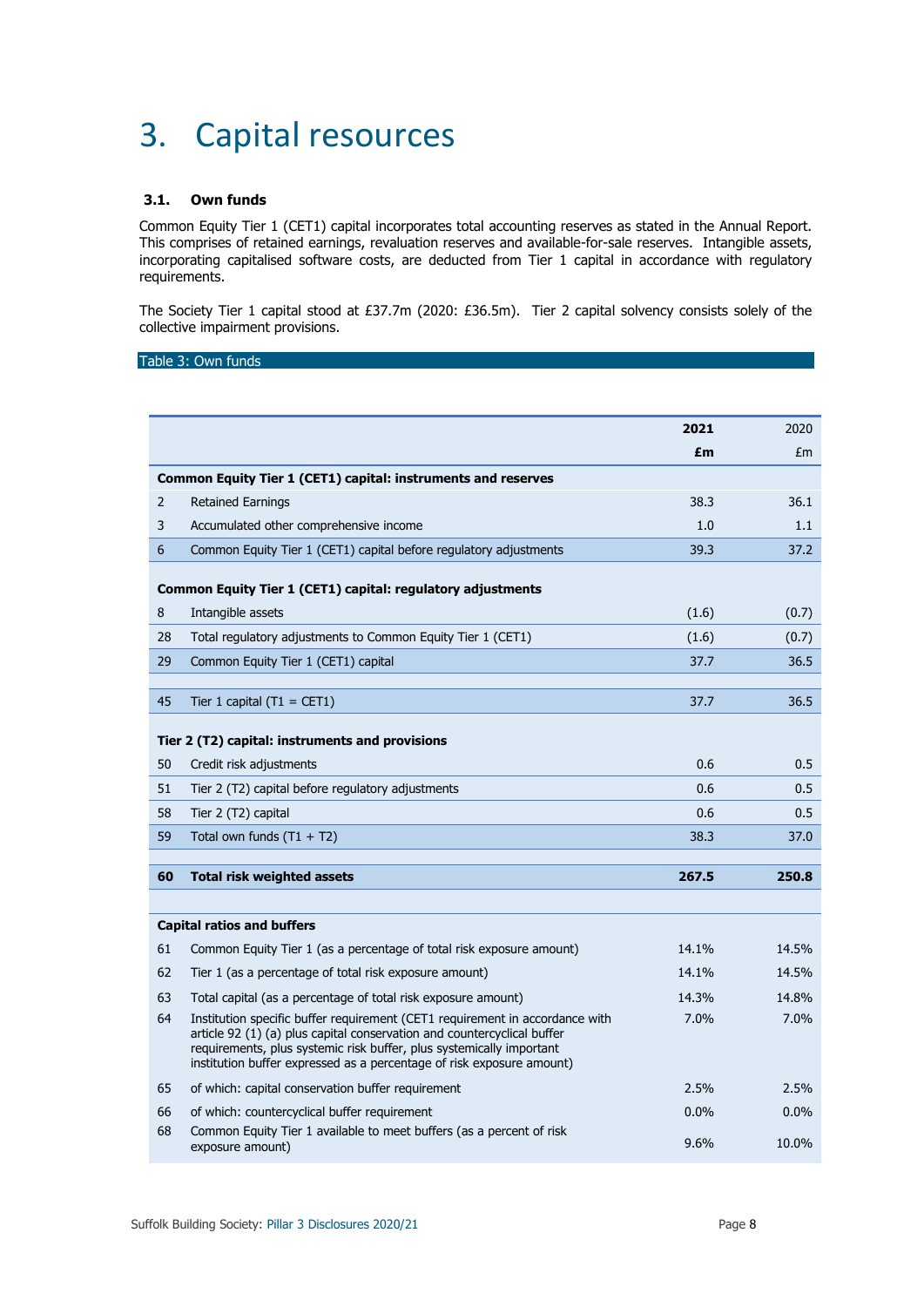## **3.2. Reconciliation of regulatory capital**

A reconciliation of equity attributable to members per the Statement of Financial Position to regulatory capital is provided below (references to statutory account notes detailed in brackets).

| 2021  | 2020  |
|-------|-------|
| £m    | Em    |
|       |       |
| 39.3  | 37.2  |
| (1.6) | (0.7) |
| 37.7  | 36.5  |
|       |       |
| 0.6   | 0.5   |
| 0.6   | 0.5   |
|       |       |
| 38.3  | 37.0  |
|       |       |

## **3.3. Capital instruments**

The Society had no capital instruments at the reporting date.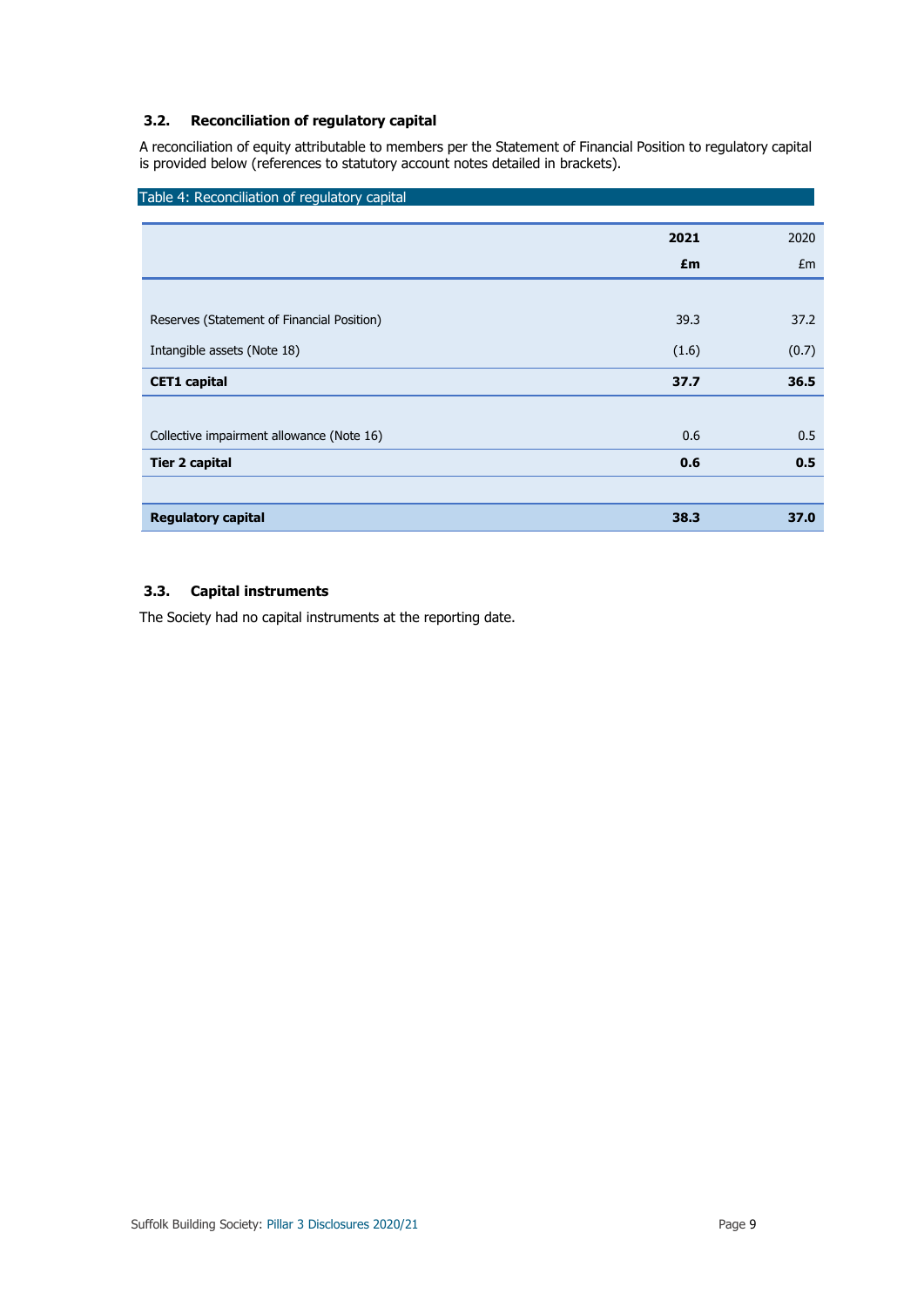## **3.4. Leverage ratio**

The Society leverage ratio measures the relationship between Tier 1 capital resources and total assets, adjusted for certain off-balance sheet exposures. With retail deposits less than £50bn, the Society does not have to comply with the Leverage Ratio Part of the PRA Rulebook. The Society's Assets and Liabilities Committee review the current and forward-looking leverage ratio monthly.

At 30 November 2021, the Society's Leverage Ratio reduced to 4.9%. Excessive leverage is mitigated through prudent capital management and carefully controlled supervision of lending.

### Table 5: Leverage ratio common disclosure (LRCom)

|           |                                                                                                                            | 2021                      | 2020                             |
|-----------|----------------------------------------------------------------------------------------------------------------------------|---------------------------|----------------------------------|
|           |                                                                                                                            | £m                        | Em                               |
|           | On balance sheet exposures (excluding derivatives and SFTs)                                                                |                           |                                  |
| 1         | On-balance sheet items (excluding derivatives, SFTs and fiduciary assets, but<br>including collateral)                     | 744.7                     | 696.7                            |
| 2         | (Asset amounts deducted in determining Tier 1 capital)                                                                     | (1.0)                     | (0.7)                            |
| 3         | Total on-balance sheet exposures (excluding derivatives, SFTs and<br>fiduciary assets) (sum of lines 1 and 2)              | 743.7                     | 696.0                            |
|           |                                                                                                                            |                           |                                  |
|           | <b>Derivative exposures</b>                                                                                                |                           |                                  |
| 4         | Replacement cost associated with all derivatives transactions (i.e. net of eligible<br>cash variation margin)              | 2.6                       | 0.0                              |
| 5         | Add-on amounts for Potential Future Exposure (PFE) associated with all<br>derivatives transactions (mark-to-market method) | 1.0                       | 0.9                              |
| 11        | Total derivative exposures (sum of lines 4 to 10)                                                                          | 3.6                       | 0.9                              |
|           |                                                                                                                            |                           |                                  |
|           | Other off-balance sheet exposures (offered pipeline weighted at 50%)                                                       |                           |                                  |
| 17        | Off-balance sheet exposures at gross notional amount                                                                       | 38.7                      | 38.0                             |
| 18        | (Adjustments for conversion to credit equivalent amounts)                                                                  | (19.4)                    | (19.0)                           |
| 19        | Other off-balance sheet exposures (sum of lines 17 to 18)                                                                  | 19.3                      | 19.0                             |
|           |                                                                                                                            |                           |                                  |
|           | <b>Capital and total exposures</b>                                                                                         |                           |                                  |
| 20        | Tier 1 capital                                                                                                             | 37.7                      | 36.5                             |
| 21        | Total leverage ratio exposures (sum of lines 3, 11, 16, 19, EU-19a and<br>EU-19b)                                          | 766.6                     | 715.9                            |
|           |                                                                                                                            |                           |                                  |
|           | Leverage ratio                                                                                                             |                           |                                  |
| 22        | Leverage ratio                                                                                                             | 4.9%                      | 5.1%                             |
|           |                                                                                                                            |                           |                                  |
|           | Choice on transitional arrangements and amount of derecognised<br>fiduciary items                                          |                           |                                  |
| EU-<br>23 | Choice on transitional arrangements for the definition of the capital measure                                              | <b>FULLY</b><br>PHASED IN | <b>FULLY</b><br><b>PHASED IN</b> |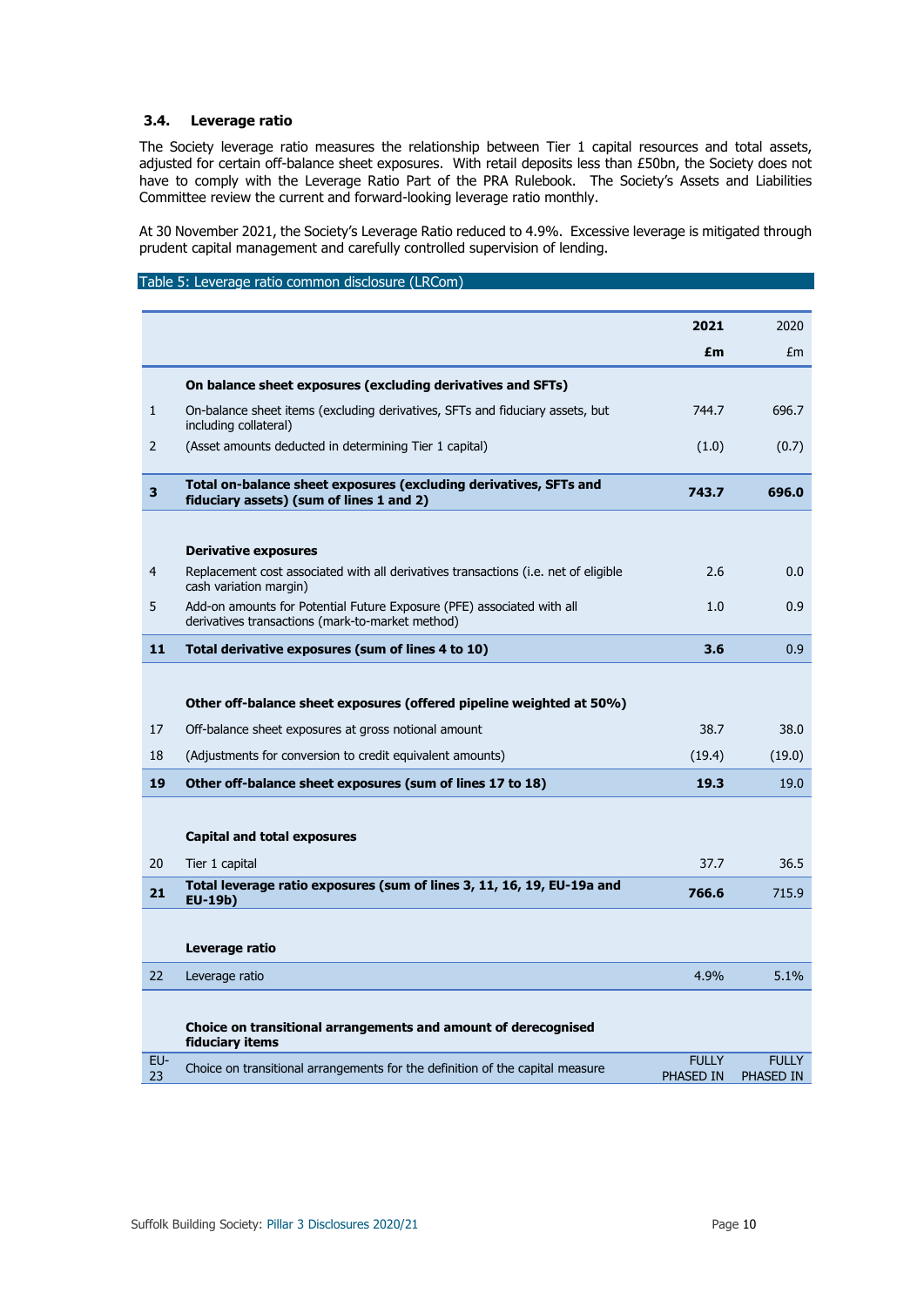|                |                                                                                                                         | 2021<br>£m | 2020<br>Em |
|----------------|-------------------------------------------------------------------------------------------------------------------------|------------|------------|
|                |                                                                                                                         |            |            |
| $\mathbf{1}$   | Total assets per published financial statements                                                                         | 747.3      | 696.7      |
| $\overline{4}$ | Adjustments for derivative financial instruments (mark-to-market method)                                                | 1.0        | 1.0        |
| 6              | Adjustments for off-balance sheet items (i.e. conversion to credit equivalent<br>amounts of off-balance sheet exposure) | 19.3       | 19.0       |
| 7              | Other adjustments                                                                                                       | (1.0)      | (0.2)      |
| 8              | Leverage ratio total exposure measure                                                                                   | 766.6      | 716.5      |

## Table 7: Split of on balance sheet exposures, excluding derivatives (LRSpl)

|         |                                                                                           | 2021  | 2020  |
|---------|-------------------------------------------------------------------------------------------|-------|-------|
|         |                                                                                           | £m    | Em    |
|         |                                                                                           |       |       |
| $EU-1$  | Total on-balance sheet exposures, of which:                                               | 743.7 | 696.0 |
| $EU-3$  | Banking book exposures, of which:                                                         | 743.7 | 696.0 |
| $EU-5$  | Exposures treated as sovereigns                                                           | 105.5 | 101.7 |
| $EU-7$  | Institutions                                                                              | 16.8  | 20.9  |
| $EU-8$  | Secured by mortgages of immovable properties                                              | 609.9 | 556.2 |
| $EU-9$  | Retail exposures                                                                          | 3.0   | 5.2   |
| $EU-11$ | Exposures in default                                                                      | 5.4   | 4.6   |
| $EU-12$ | Other exposures (e.g. equity, securitisations, and other non-credit obligation<br>assets) | 3.1   | 7.4   |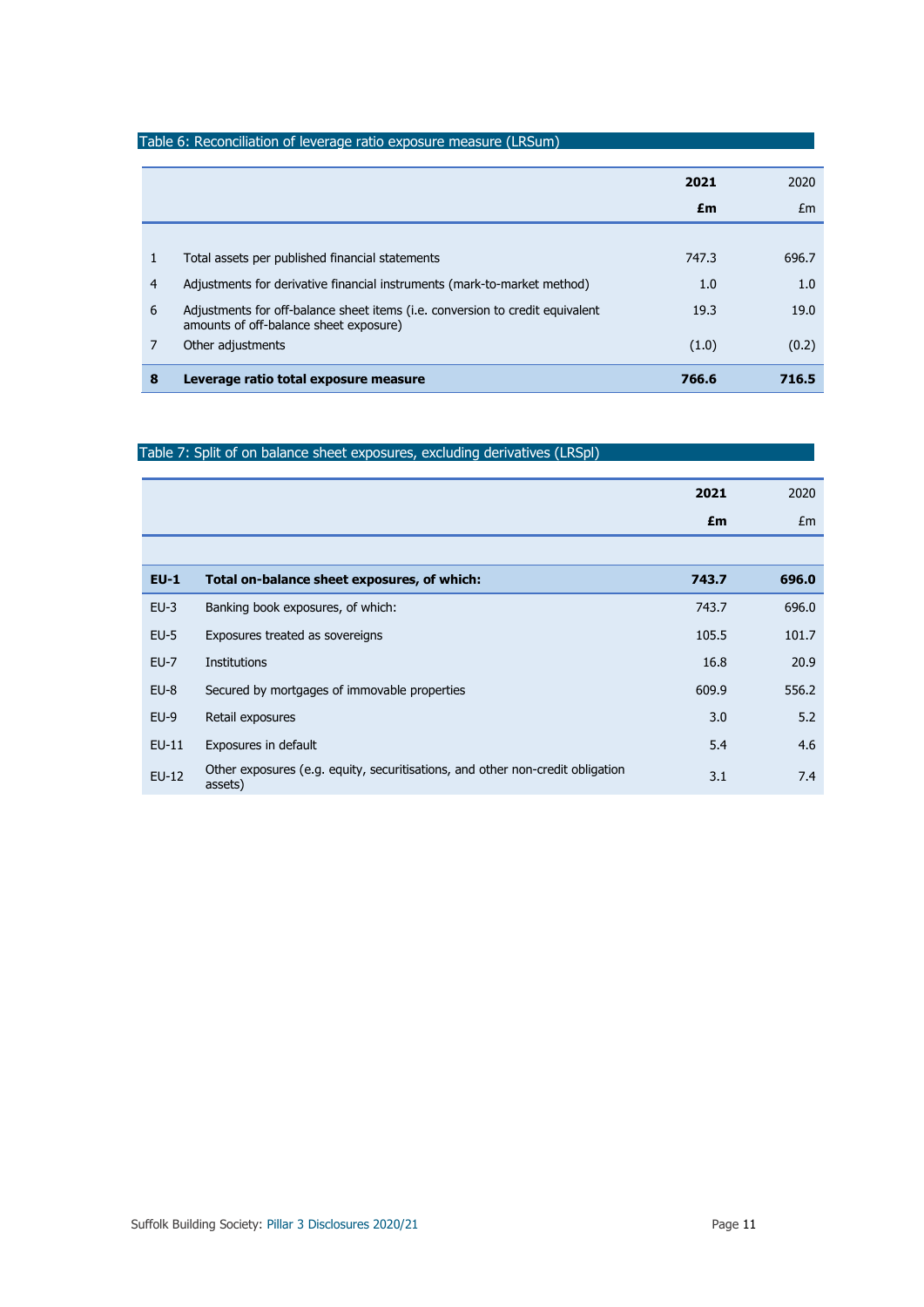## 4. Capital requirements

### **4.1. Overview**

The Society maintains a strategic planning framework, the details of which are reviewed by the Society Board at least annually to take account of current and changing economic conditions. The process culminates in the production of a three-year corporate plan with detailed budgets and targets covering the following year's activities.

The corporate plan forms the foundation of the Society's Internal Capital Adequacy Assessment Process (ICAAP). Through the ICAAP review and approval process, the Board assesses the Society's capital requirements under a range of business as usual and stress scenarios. Capital appetites are formed through the ICAAP process with clear metrics for minimum capital requirements.

### **4.2. Pillar 1 capital**

Under the Standardised Approach for credit risk, the Society applies a risk weighting to the value of each exposure class. 8% capital is held against each risk weighted asset.

Under the Basic Indicator Approach for operational risk, the Society calculates its average net income over the previous three years. The three-year average net income is multiplied by 15% to generate an own funds requirement.

|  |  |  |  | Table 8: Pillar 1 capital requirements |
|--|--|--|--|----------------------------------------|
|--|--|--|--|----------------------------------------|

|                                                   | <b>Risk</b><br>weighted<br>assets<br>2021 | <b>Risk</b><br>weighted<br>assets<br>2020 | <b>Minimum</b><br>capital<br>requirements<br>2021 | Minimum<br>capital<br>requirements<br>2020 |
|---------------------------------------------------|-------------------------------------------|-------------------------------------------|---------------------------------------------------|--------------------------------------------|
|                                                   | £m                                        | Em                                        | £m                                                | Em                                         |
|                                                   |                                           |                                           |                                                   |                                            |
| Credit risk (excl. counterparty credit risk)      | 242.5                                     | 227.5                                     | 19.4                                              | 18.2                                       |
| $\sim$ Of which Standardised Approach             | 242.5                                     | 227.5                                     | 19.4                                              | 18.2                                       |
| <b>Counterparty credit risk</b>                   | 1.5                                       | 0.4                                       | 0.1                                               | 0.1                                        |
| $\sim$ Of which Credit Valuation Adjustment (CVA) | 1.5                                       | 0.4                                       | 0.1                                               | 0.1                                        |
| <b>Operational risk</b>                           | 23.5                                      | 22.8                                      | 1.9                                               | 1.8                                        |
| $\sim$ Of which Basic Indicator Approach          | 23.5                                      | 22.8                                      | 1.9                                               | 1.8                                        |
| Amounts subject to 250% risk weight               | 0.0                                       | 0.1                                       | 0.0                                               | 0.0                                        |
| <b>TOTAL</b>                                      | 267.5                                     | 250.8                                     | 21.4                                              | 20.1                                       |

The Society uses derivative instruments to manage interest rate risk. Counterparty credit risk is the risk that the counterparty to the derivative instrument could default. The risk is managed through careful selection of counterparties and the use of cash collateralisation against contract positions when appropriate. A Pillar 1 capital add-on is calculated to provide for counterparty credit risk.

To calculate interest rate contract exposures for capital purposes, the Society adopts the Mark-to-Market Method prescribed by Article 274 of CRR. Under this method, interest rate contracts with positive market values are assigned a capital add-on based on the residual maturity and notional value of each contract.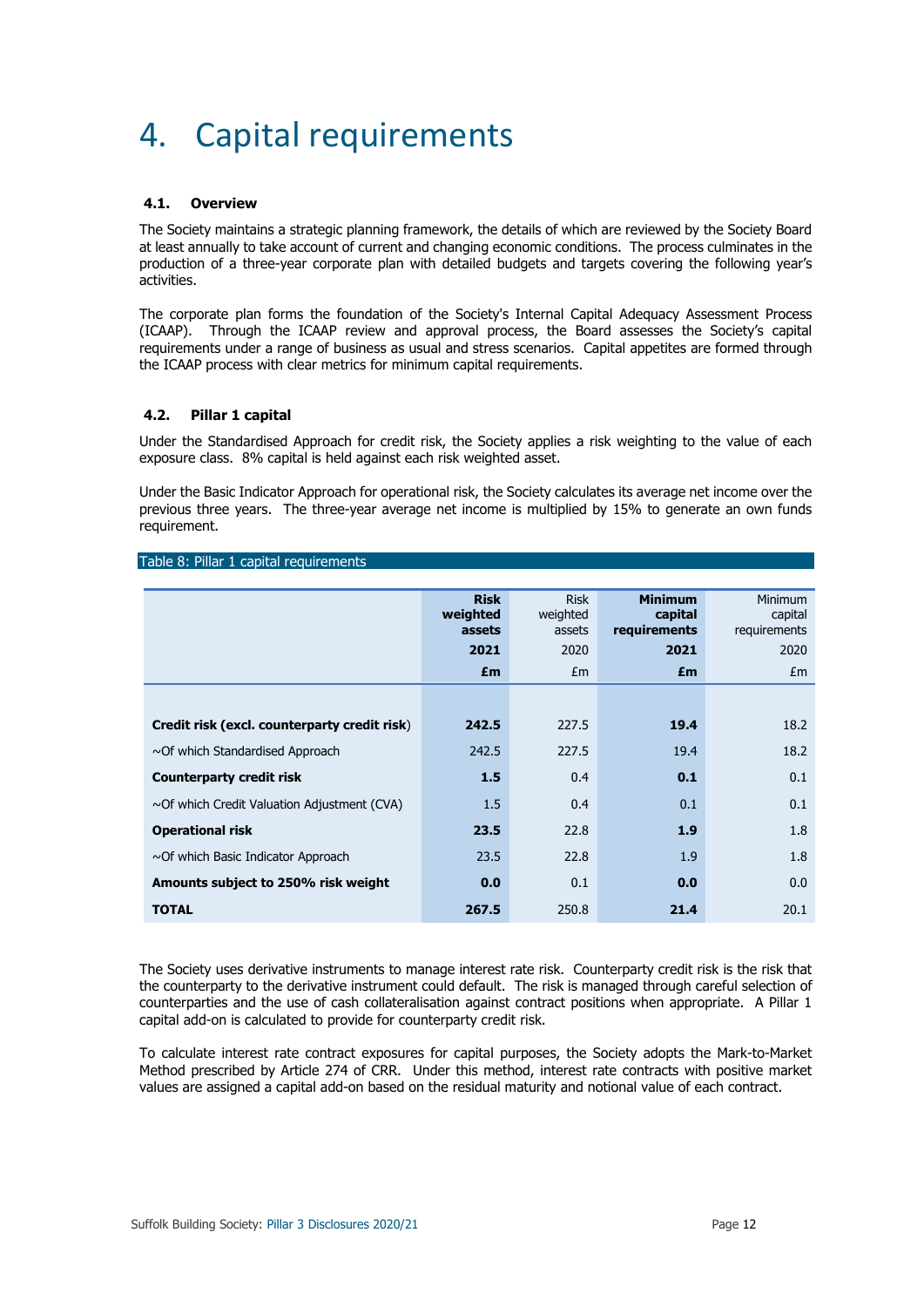### **4.3. Pillar 2 capital**

Pillar 2A capital requirements represent Society specific risks not fully captured under Pillar 1 capital requirements, with Pillar 2B capital requirements representing forward-looking risks to which the Society may become exposed. Pillar 2A risks are assessed through the annual ICAAP internal assessment, with Pillar 2B risks assessed through scenario stress testing.

Following a Supervisory and Evaluation Review Process (SREP), the PRA will assess firm specific requirements. The Society is not required to disclose firm specific Pillar 2 capital requirements.

### **4.4. Capital conservation buffer**

The capital conservation buffer is designed to ensure institutions build capital buffers which can be drawn upon in times of stress. At 30 November 2021, UK firms are required to hold a capital conservation buffer of 2.50%.

## **4.5. Countercyclical buffer**

The Financial Policy Committee (FPC) sets the countercyclical capital buffer applicable to UK credit exposures. A rate of 0% of risk weighted assets is currently applicable to UK exposures at November 2021.

The FPC is updating its guidance on the path for the UK countercyclical capital buffer rate. It has been announced that the rate will increase to 1.0% with effect from from 13<sup>th</sup> December 2022. Additionally, it was also announced that if the UK economic recovery proceeds broadly in line with projections, the FPC would expect to increase the rate further to 2.0% in Q2 2022, an increase that would be expected to take effect in Q2 2023 following the usual 12 month implementation period.

The Society is not exposed to credit risk outside of the UK so does not apply countercyclical buffers for non-UK jurisdictions.

| 2021         | <b>General credit exposures</b> |                                            |                                             | Own funds requirement |                                            |                                                  |
|--------------|---------------------------------|--------------------------------------------|---------------------------------------------|-----------------------|--------------------------------------------|--------------------------------------------------|
|              | <b>Exposure</b><br>value for SA | <b>Exposure</b><br>value for<br><b>IRB</b> | Of which:<br>General<br>credit<br>exposures | <b>Total</b>          | <b>Own funds</b><br>requirement<br>weights | <b>Countercyclical</b><br>capital buffer<br>rate |
|              | £m                              | £m                                         | £m                                          | £m                    | Weighting                                  | $\frac{0}{0}$                                    |
| <b>UK</b>    | 766.6                           | $\overline{\phantom{a}}$                   | 22.4                                        | 22.4                  | 0.0                                        | $0.0\%$                                          |
| <b>Total</b> | 766.6                           | ٠                                          | 22.4                                        | 22.4                  | 0.0                                        | 0.0%                                             |

## Table 9: Countercyclical capital buffer

#### **4.6. Other capital buffers**

The Society is not a globally systemically important institution (G-SII) and hence does not meet the criteria for additional buffers to be applied. Additionally, the Society is not subject to the systemic risk buffer (SRB), which became applicable to ring fenced banks and large building societies from January 2019.

The Banking Act provides for a modified insolvency regime for building societies. As such, the Society's Minimum Requirement for own funds and Eligible Liabilities (MREL) is set equal to regulatory capital requirements, meaning no additional capital is required.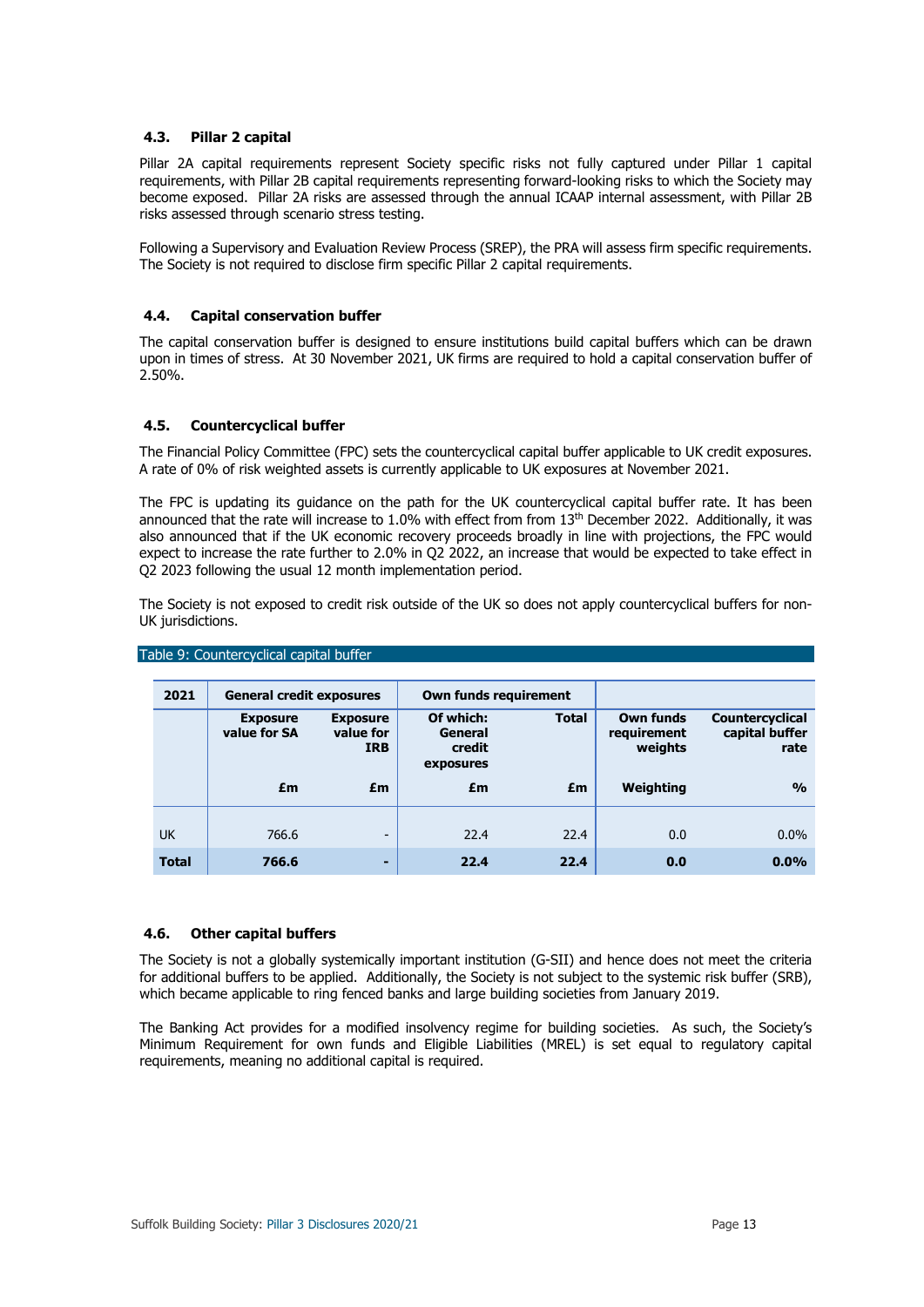## 5. Risk management

## **5.1. Enterprise Risk Management Framework (ERMF)**

The Society has implemented an Enterprise Risk Management Framework to ensure risk is understood, managed, reported and appropriate business decisions made to deliver the corporate plan. The ERMF is embedded throughout the Society and ensures the business operates with a generative risk management culture.

The following elements are considered key attributes of the ERMF:

- Risk Appetites levels of risk the Board is willing to take to achieve Society objectives
- Risk Strategy how the Society will manage risks within agreed Risk Appetites
- Control Environment a risk operating model based on three lines of defence
- Risk Management Information monthly reporting dashboards
- Incident Reporting a tool for recording and escalating risk incidents
- Risk Assessments a formalised risk and control assessment methodology
- Horizon Scanning forward identification of potential risks.

### **5.2. Risk appetites**

Risk appetites quantify the level of risk the Board is willing to accept in achieving the objectives of the Society. Principle risk types are defined as Level 1 risks and ownership is assigned to a nominated member of the Society's Senior Leadership Team.

#### Table 10: Level 1 risk appetites

| <b>Risk appetite objective</b>                                                                                                                                                                                                                                                                                                                | <b>Level 1 risk</b>                                                                                                                                                                                  |
|-----------------------------------------------------------------------------------------------------------------------------------------------------------------------------------------------------------------------------------------------------------------------------------------------------------------------------------------------|------------------------------------------------------------------------------------------------------------------------------------------------------------------------------------------------------|
| <b>Financial risk</b><br>To manage profit volatility within defined parameters<br>with capital and liquidity at levels that allow the Society<br>to operate effectively in both normal and stressed<br>conditions.                                                                                                                            | -Capital<br>-Liquidity and funding<br>-Interest rate risk in the banking book<br>-Wholesale credit risk<br>-Financial reporting<br>-Model risk                                                       |
| <b>Retail credit risk</b><br>To manage and control credit risk within defined limits<br>and exposures and to underwrite more complex<br>mortgages for our customers that fit with our<br>underwriting expertise.                                                                                                                              | -Lending quality<br>-Problem debt management<br>-Credit monitoring<br>-Concentration risk<br>-Climate change                                                                                         |
| <b>Operational risk</b><br>To develop and maintain cost-effective and operationally<br>resilient systems, infrastructure and processes (including<br>those provided by a $3rd$ party) to deliver the corporate<br>strategy. To have the right number of skilled and<br>motivated people in place. To retain and develop the best<br>talent.   | -Information security & records management (inc. data<br>quality)<br>-Systems (inc. change management)<br>-Third party suppliers<br>-Fraud<br>-People risk                                           |
| <b>Conduct risk</b><br>To deliver good customer outcomes consistent with the<br>Society vision. The Society foundations are in the delivery<br>of compliant products, processes and systems which<br>determine customer interactions and how customers are<br>treated. The Society will seek full compliance with<br>appropriate regulations. | -Product design<br>-Sales - savings<br>-Sales - mortgages<br>-Post sales - savings<br>-Post sales - mortgages<br>-Governance and culture<br>-Legal risk<br>-Financial crime<br>-Compliance oversight |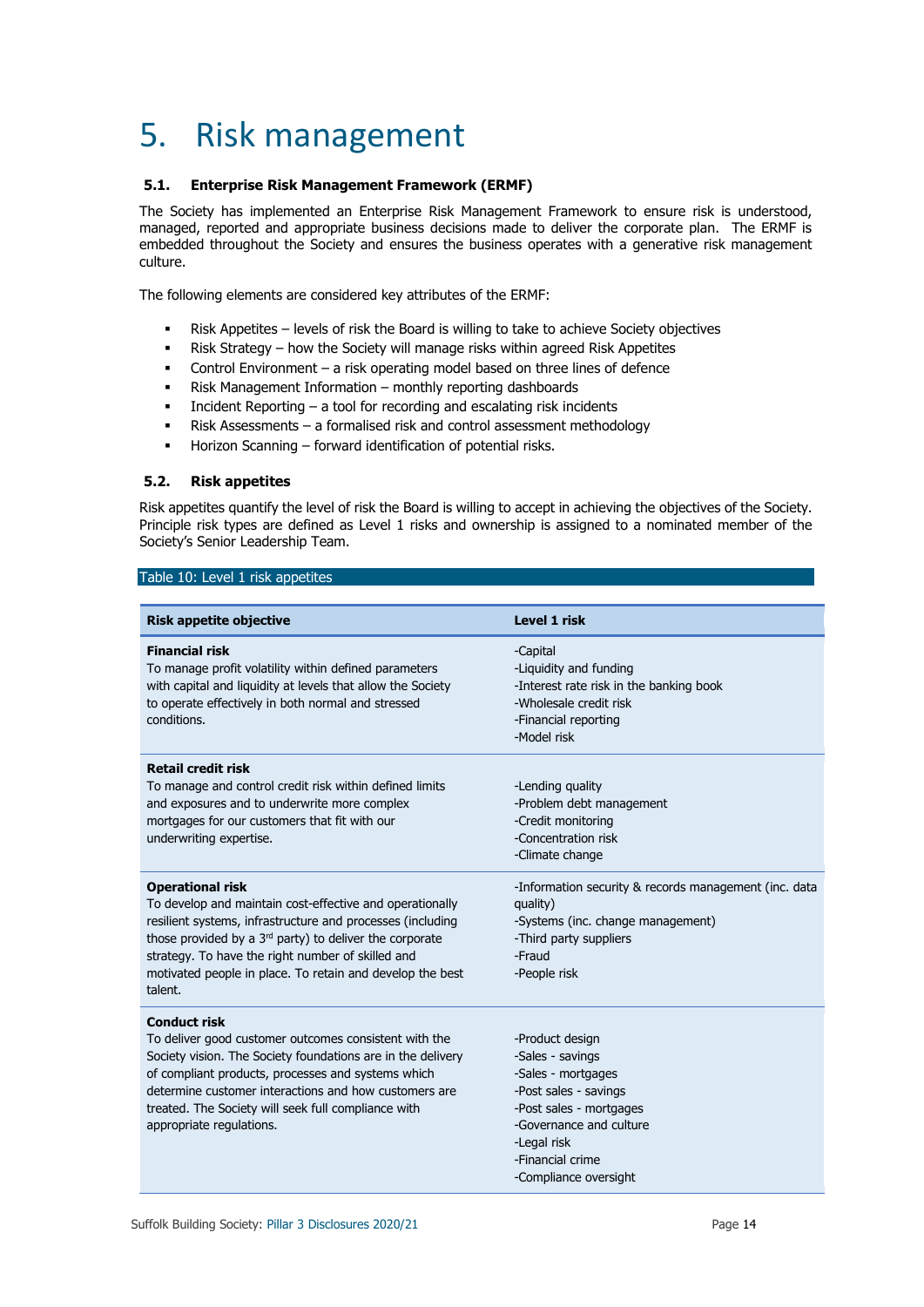Each risk appetite statement is supported by Board agreed metrics which include rationales, triggers and limits. Risk appetite measures are both forward and backward looking, allowing trends to be assessed and potential movements outside of appetite to be identified.

## **5.3. Control environment**

The control environment represents the way the Society manages risks on a day-to-day basis. Policies and procedures ensure the Society operates in a way that is consistent with agreed risk appetites.

The Society has implemented a three line of defence model. Business units are responsible for the first line of defence (FLOD), ensuring policies and procedures are adhered to. Business units ensure risks are managed within appetite, with controls assessed for both adequacy and effectiveness. Second line of defence (SLOD) testing is completed by the Risk & Compliance Team, ensuring adequate and appropriate challenge is provided to first line of defence reviews. Third line of defence measures represent reviews undertaken independent of the Society, such as external audit.

## **5.4. Risk culture**

Risk culture describes the attitudes, behaviours and norms displayed by Society employees and non-executive directors. The Society strives to operate with a generative risk management culture, with risks proactively identified and assessed before they materialise.

The Society undergoes regular assessments to provide a qualitative review of the prevailing risk culture. The outcomes of such assessments are reported to the Board for review and determination of any subsequent actions to be implemented.

## **5.5. Risk committee structure**

The Society operates with a three-tier committee structure. The Board is responsible for assessing principal risks facing the Society and setting risk appetites. The Board therefore acts as the most senior risk committee. The Board Risk & Compliance Committee and Audit Committee report directly to the Board on risk related matters.

The Board Risk & Compliance Committee acts as a second line of defence within the Society's risk management framework. The Committee assists the Board in fulfilling its oversight responsibilities by receiving regular reports from management committees. This enables the Committee to assess the risks involved in the Society's business and to consider the principal risks identified by Management and determine if they are appropriate. The Committee is responsible for ensuring the Society complies with the Board's risk appetite and reviews the Society's future risk strategy for economic, capital, liquidity, credit, reputational, conduct and operational risk profiles. This Committee convened on four occasions in the 2020/21 reporting period.

The Audit Committee oversees all internal and external audit related matters and as such is within the Society's third line of defence. The Committee reviews the Society's financial reporting arrangements and assesses the effectiveness of its internal controls and risk management framework. The Committee makes effectiveness of its internal controls and risk management framework. recommendations to the Board and reports on its activities. Minutes of the meetings are circulated to the Board of Directors, along with a report from the Chairman of the Audit Committee highlighting key issues for Board review. This Committee convened on five occasions in the 2020/21 reporting period.

In addition to the Board committees, the Executive Risk Committee monitors and oversees the Society's risk profile in accordance with the ERMF and Board risk appetite. The Executive Risk Committee reports to the Board Risk & Compliance Committee. The Committee is part of the Society's second line of defence. The Committee supports the Board Risk & Compliance Committee by providing oversight of the adequacy of the Society's application and embedding of ERMF tools and processes. This Committee convened on ten occasions in the 2020/21 reporting period.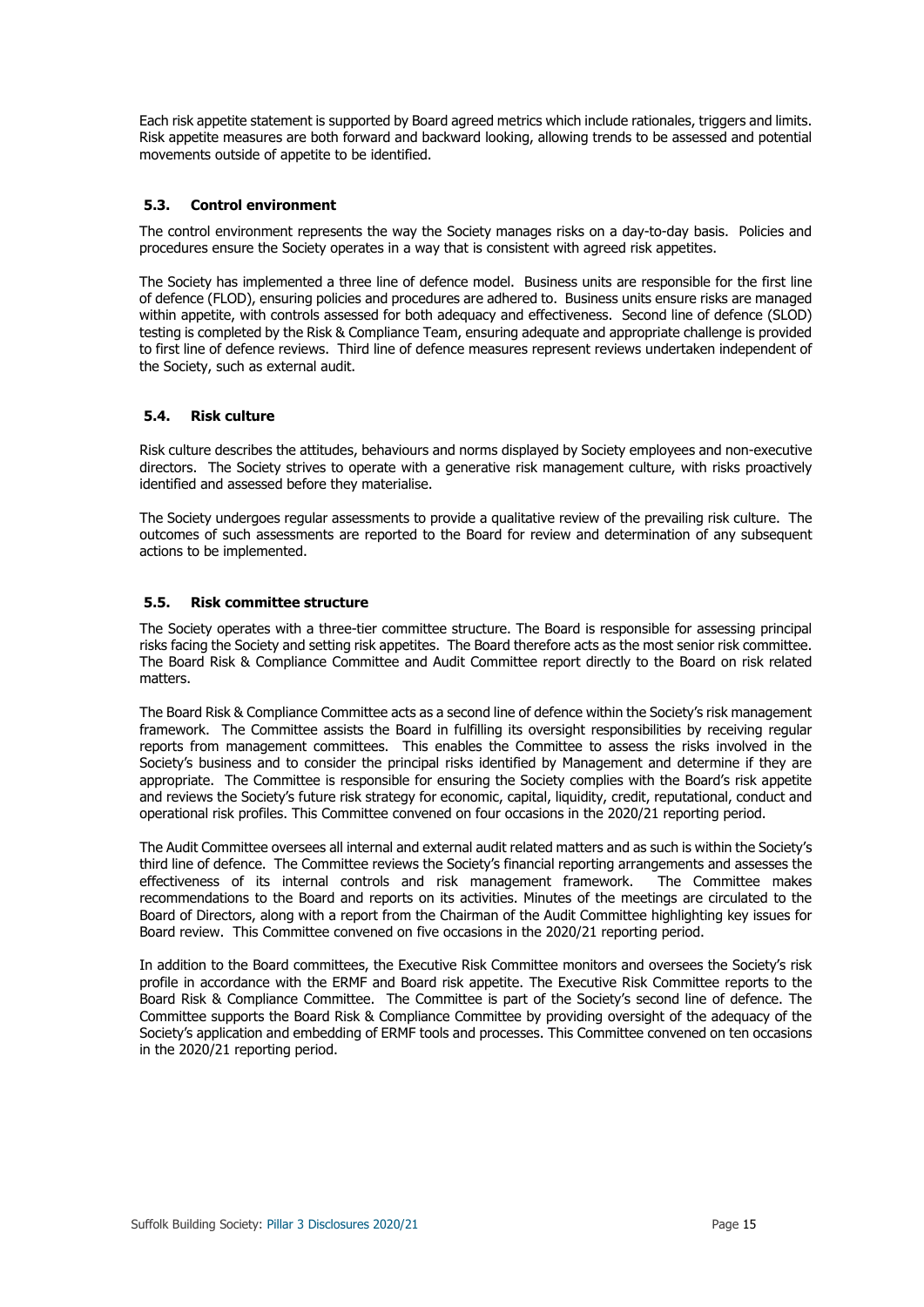## Chart 5: Committee structure

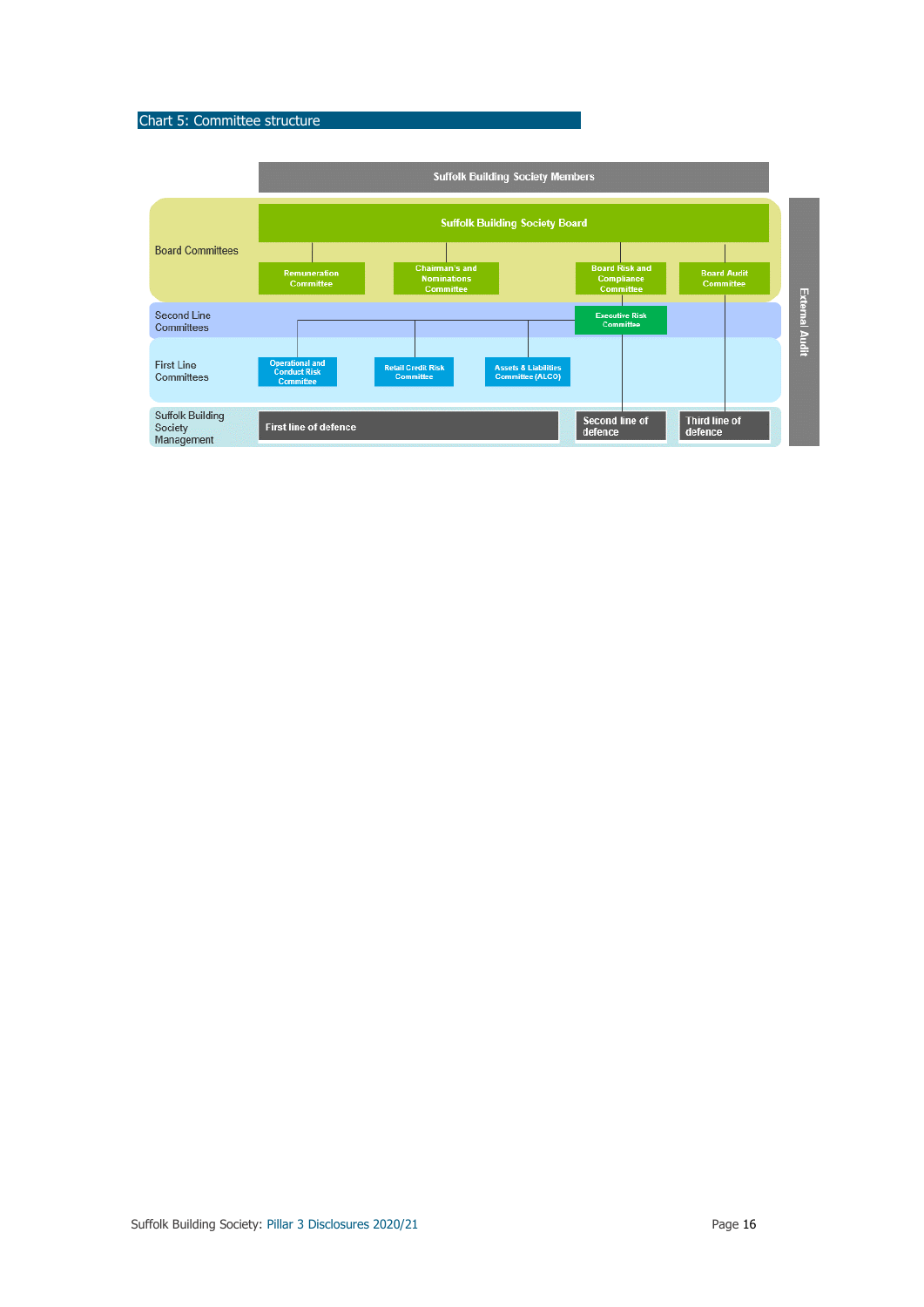## 6. Retail credit risk

### **6.1. Overview**

Retail credit risk is the risk that the Society lends money to retail customers in the form of mortgage loans secured against properties which cannot be fully recovered in the event of borrower default. Retail credit risk is carefully managed through manual underwriting in line with Society policies and procedures.

Retail credit risk is monitored by the Society Retail Credit Risk Committee, which reports directly to the Executive Risk Committee monthly. Clearly defined and quantifiable risk appetite triggers and limits are in place to manage retail credit risk on a forward-looking basis.

## **6.2. Exposures**

The Society regards exposures as past due if agreed payments are three months or more in arrears. Arrears of mortgage repayments are closely monitored by senior management. The indexed security values of past due loans reflect the value of properties adjusted to reflect changes in the regional house price index over time. The Society's past due loans are all secured on residential properties.

### Table 11: Retail credit risk

| <b>Geographical region</b> | Past due<br>exposure<br>balance | <b>Indexed</b><br>security value<br>of past due<br><b>loans</b> | <b>Performing</b><br>balance | <b>Total</b><br>balance |
|----------------------------|---------------------------------|-----------------------------------------------------------------|------------------------------|-------------------------|
|                            | £m                              | £m                                                              | £m                           | £m                      |
| East of England            | 1.3                             | 3.7                                                             | 186.2                        | 187.5                   |
| <b>East Midlands</b>       | 0.4                             | 0.9                                                             | 20.9                         | 21.3                    |
| <b>West Midlands</b>       | 0.2                             | 0.6                                                             | 30.4                         | 30.6                    |
| London                     | 1.1                             | 3.6                                                             | 118.6                        | 119.7                   |
| North East                 | $\overline{\phantom{a}}$        | -                                                               | 10.7                         | 10.7                    |
| North West                 | 0.1                             | 0.2                                                             | 34.3                         | 34.4                    |
| South East                 | 1.1                             | 2.9                                                             | 117.1                        | 118.2                   |
| South West                 | 0.1                             | 0.5                                                             | 56.7                         | 56.8                    |
| Wales                      | 0.3                             | 0.5                                                             | 15.9                         | 16.2                    |
| Yorkshire & Humberside     | 0.1                             | 0.3                                                             | 22.9                         | 23.0                    |
| <b>Total Mortgages</b>     | 4.7                             | 13.2                                                            | 613.7                        | 618.4                   |

## **6.3. Maturity analysis**

A maturity analysis of loan types is detailed based on contractual amounts outstanding. A residual maturity analysis of all loans and advances to customers is provided in Note 15 of the 2021 Annual Report.

This maturity analysis assumes that loans and advances run for their full agreed term. In practice, mortgage loans seldom continue to the agreed maturity date and, therefore, the actual repayment profile is likely to be different from that detailed.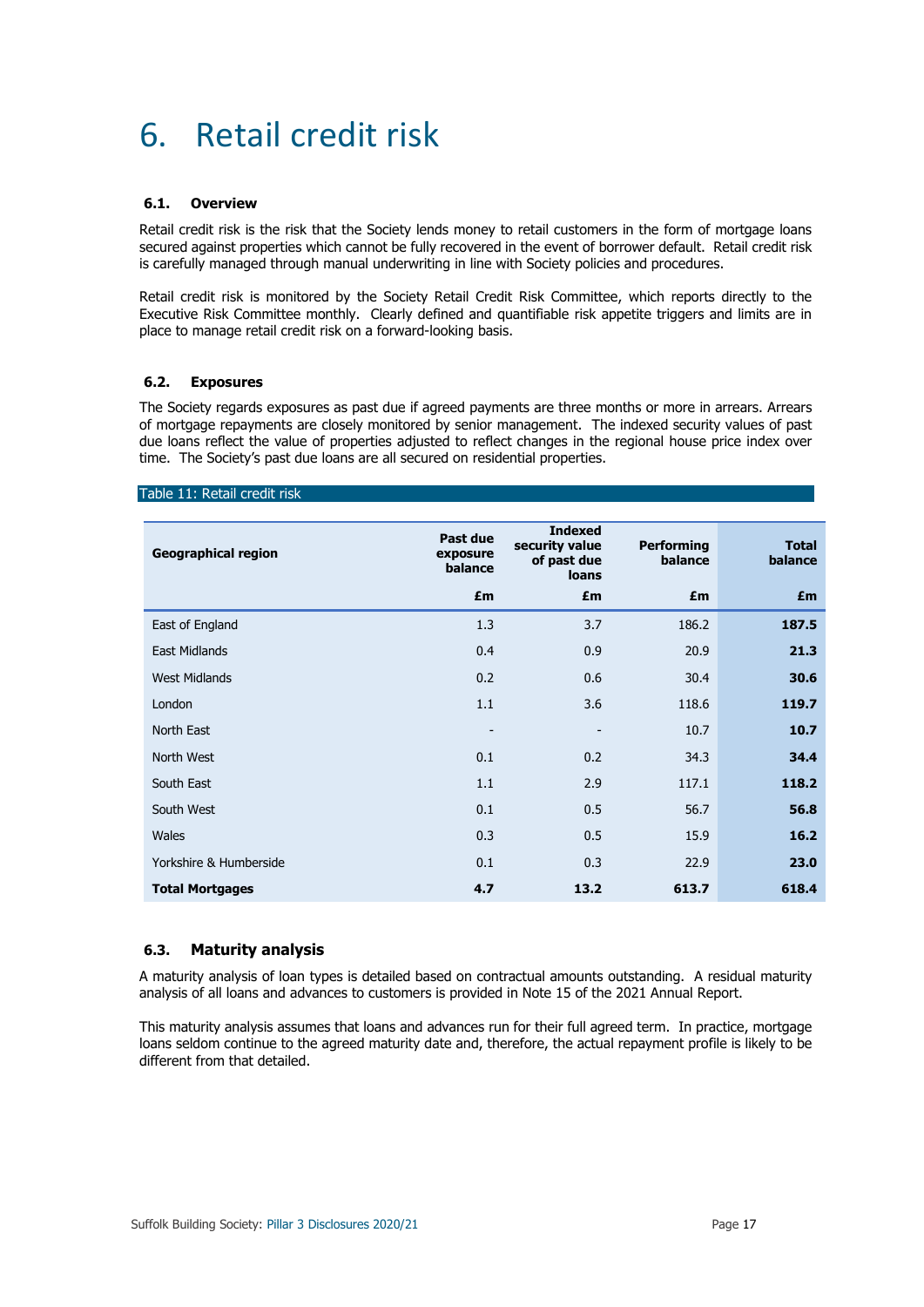## Table 12: Maturity analysis

|                             | <b>Total</b><br>balance | <b>Total</b><br>arrears<br>balance | <b>Specific</b><br><b>loss</b><br>provision | <b>Maturity</b><br>$0-3m$ | <b>Maturity</b><br>$3-12m$ | <b>Maturity</b><br>$1-5yrs$ | <b>Maturity</b><br>>5yrs |
|-----------------------------|-------------------------|------------------------------------|---------------------------------------------|---------------------------|----------------------------|-----------------------------|--------------------------|
|                             | £m                      | £m                                 | £m                                          | £m                        | £m                         | £m                          | £m                       |
| <b>Non-performing loans</b> |                         |                                    |                                             |                           |                            |                             |                          |
| Shared ownership            | 1.1                     | 0.1                                | $\overline{\phantom{a}}$                    | 0.1                       |                            | 0.0                         | 1.0                      |
| Buy to let                  | 0.2                     | 0.0                                | 0.2                                         | 0.1                       |                            |                             | 0.1                      |
| Prime residential           | 3.4                     | 0.4                                | 0.0                                         | 0.3                       |                            | 0.4                         | 2.7                      |
| Self-build                  | $\blacksquare$          | -                                  | $\overline{\phantom{a}}$                    |                           |                            |                             |                          |
| <b>Total past due</b>       | 4.7                     | 0.5                                | 0.2                                         | 0.5                       |                            | 0.4                         | 3.8                      |
|                             |                         |                                    |                                             |                           |                            |                             |                          |
| Performing loans            | 613.7                   | 0.0                                | $\overline{\phantom{0}}$                    | 2.9                       | 6.3                        | 31.0                        | 573.5                    |
| <b>Total loans</b>          | 618.4                   | 0.5                                | 0.2                                         | 3.4                       | 6.3                        | 31.4                        | 577.3                    |

Note: a hyphen indicates no value; 0.0 indicates value but rounded down to 1 decimal place.

## **6.4. Credit risk adjustments**

The Society's accounting policy in relation to impairment allowances on loans and advances to customers is stated in Note 1 of the 2021 Annual Report. Full details of the movements on impairment allowances on loans and advances to customers are provided in Note 16 of the 2021 Annual Report.

For capital adequacy purposes, collective impairment allowances are regarded as an addition to Tier 2 capital.

| Table 13: Impairment allowance on loans and advances to mortgage customers |                                             |                          |                          |                       |                                      |  |  |
|----------------------------------------------------------------------------|---------------------------------------------|--------------------------|--------------------------|-----------------------|--------------------------------------|--|--|
|                                                                            | <b>B/forward</b><br><b>November</b><br>2020 | <b>Written off</b>       | Recovered                | Charge /<br>(release) | C/forward<br><b>November</b><br>2021 |  |  |
|                                                                            | £m                                          | £m                       | £m                       | £m                    | £m                                   |  |  |
| Collective                                                                 | 0.5                                         | $\overline{\phantom{0}}$ | $\overline{\phantom{a}}$ | 0.0                   | 0.5                                  |  |  |
| Individual                                                                 | 0.0                                         | (0.0)                    | $\overline{\phantom{a}}$ | 0.2                   | 0.2                                  |  |  |
| <b>Total</b>                                                               | 0.5                                         | (0.0)                    | $\blacksquare$           | 0.2                   | 0.7                                  |  |  |

Note: a hyphen indicates no value; 0.0 indicates value but rounded down to 1 decimal place.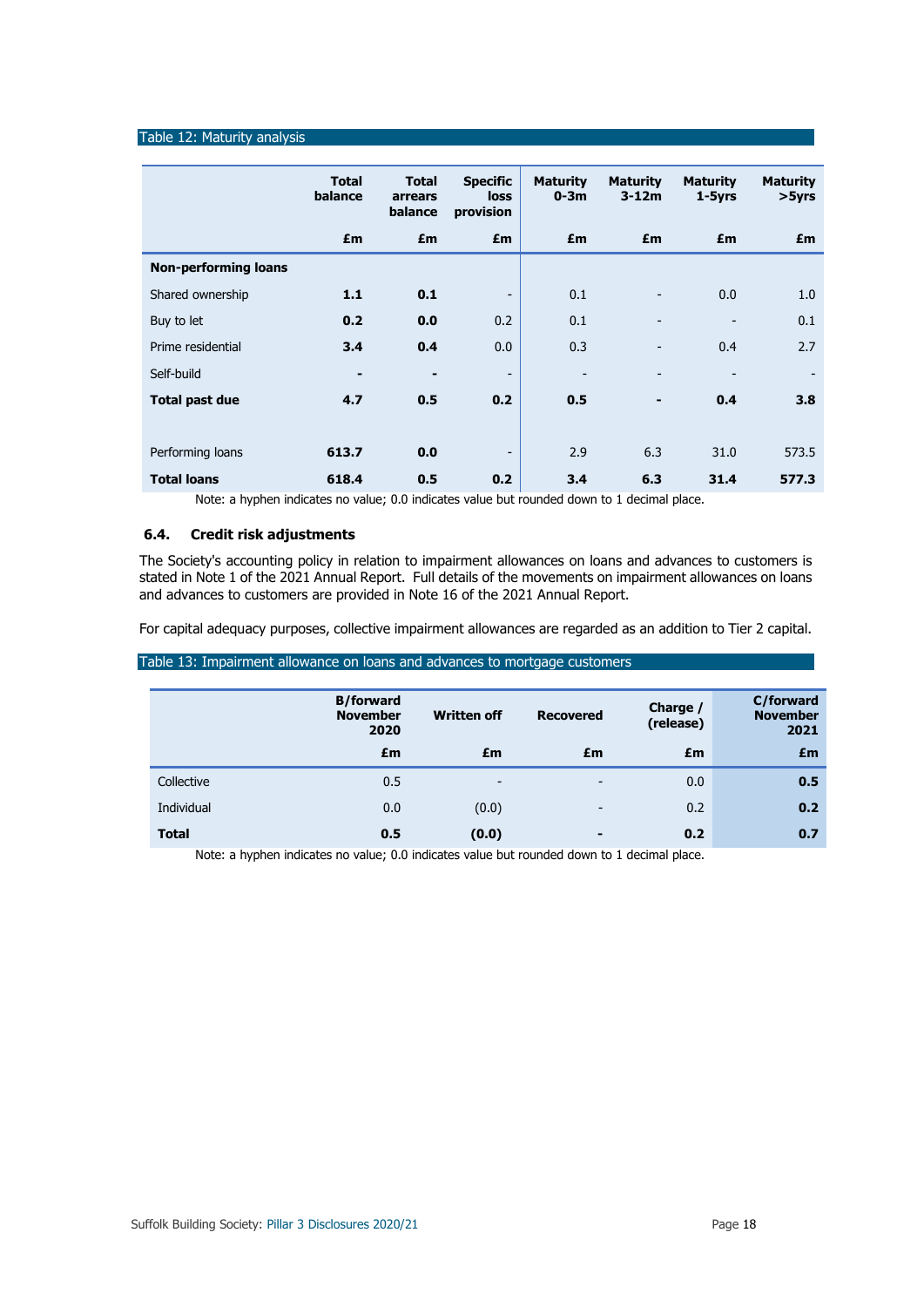## 7. Liquidity risk

## **7.1. Overview**

The Society's management of liquidity aims to ensure sufficient liquid assets, both in amount and quality, are maintained to cover anticipated cash flows under stressed operating conditions. This will ensure the Society is able to meet all its financial obligations even during times of distress. This is quantified through the Internal Liquidity Adequacy Assessment Process (ILAAP) and is further verified through reverse stress testing of various adverse scenarios which may impact the Society.

## **7.2. Liquidity Coverage Ratio**

The Society's Liquidity Coverage Ratio (LCR) was 192% at 30 November 2021. This ratio is derived by dividing high quality liquid assets held by the forecast of 30-day net cash outflows under a stress scenario.

A minimum regulatory LCR requirement of 100% has been applicable from January 2018. The Society LCR has been significantly above the minimum requirement since implementation and is expected to remain above requirements throughout the three-year corporate plan.

### Table 14: Quarterly LCR\*

| <b>Quarter ended</b>            | December<br>2020<br>£m | March<br>2021<br>£m | June<br>2021<br>£m | September<br>2021<br>£m | <b>November</b><br>2021<br>£m |
|---------------------------------|------------------------|---------------------|--------------------|-------------------------|-------------------------------|
| Liquidity buffer                | 110.2                  | 107.2               | 106.1              | 105.6                   | 106.7                         |
| Total net cash outflows         | 50.6                   | 51.9                | 53.4               | 55.6                    | 57.0                          |
| <b>Liquidity Coverage Ratio</b> | 218%                   | 207%                | 199%               | 190%                    | 187%                          |

\*The Society LCR ratio is stated on a quarterly basis using an average of the liquidity buffer and net cash outflows over the preceding 12 months in accordance with European Banking Authority Guidelines (EBA/GL/2017/01). The Society is not considered systemically important and therefore is only required to report summary LCR information.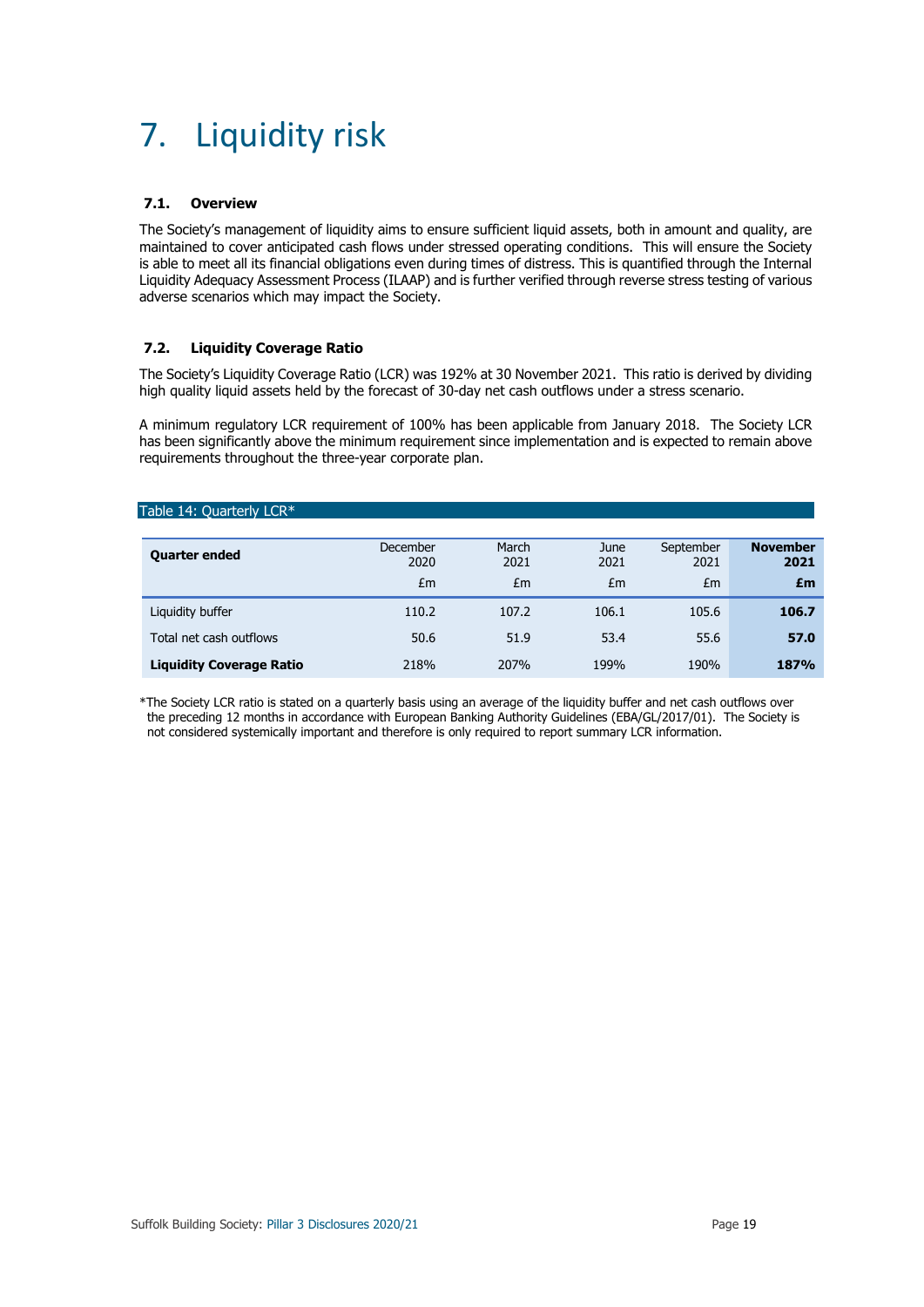## 8. Interest rate risk

### **8.1. Overview**

Interest rate risk is the risk the Society is exposed to movements in interest rates paid to savers and received from borrowers. Where practical, the Society seeks to naturally hedge interest rate risk by matching fixed rate savings product maturities to fixed term mortgage lending. Where natural hedging cannot be achieved, interest rate swaps are used to manage interest rate exposures.

The main activities undertaken by the Society which give rise to interest rate risk are:

- Management of the investment of capital and other non interest-bearing liabilities
- Issue of fixed rate savings products
- Fixed rate mortgage lending
- Fixed rate treasury investing
- Timing differences between asset, liability and swap maturities

The Society has adopted the Matched approach to interest rate risk as defined by the PRA, operating within the exemptions permitted within section 9A of the Building Societies Act 1986. The Matched approach aims to use standard hedging instruments to manage the interest rate risks associated with offering fixed rate retail products. Standard instruments include interest rate swaps.

Interest rate risk management is undertaken by the Society Treasury Team, who report directly to the Chief Financial Officer. The Society's interest rate risk management includes a regular review of the products used for hedging purposes by senior management, supported by monthly review by the ALCO and the Board. In addition, interest rate gap and basis risk analysis are performed monthly and presented to the ALCO and Board for review.

The management of interest rate risk against interest rate gap limits is supplemented by monitoring the sensitivity of the Society's financial assets and financial liabilities to various standard and non-standard interest rate scenarios. Interest rate sensitivity is calculated using a discounted cash flow analysis based on immediate 200 basis point parallel shifts in interest rates.

Interest rate risk exposures, such as basis risk (the risk of loss arising from changes in the relationship between interest rates which have similar but not identical characteristics; for example SONIA and Bank of England Base Rate) and prepayment risk (the risk of loss arising from early repayments of fixed rate mortgages and early withdrawal of fixed rate savings) are monitored closely and reported monthly to the ALCO.

#### Table 15: Interest rate risk

|                                     | $<$ 3 months | $>3$ months<br>$<$ 1 year | $>1$ year<br><5 years | >5 years | Non $-$<br><i>interest</i><br>bearing | <b>Total</b> |
|-------------------------------------|--------------|---------------------------|-----------------------|----------|---------------------------------------|--------------|
|                                     | Em           | Em                        | Em                    | Em       | Em                                    | £m           |
|                                     |              |                           |                       |          |                                       |              |
| Total assets after derivatives      | 616.7        | 84.7                      | 282.8                 | 0.0      | 6.2                                   | 990.4        |
| Total liabilities after derivatives | 556.3        | 136.2                     | 249.9                 | 2.5      | 45.5                                  | 990.4        |
| Off-balance sheet exposures         | (13.7)       | 0.2                       | 13.5                  | 0.0      | 0.0                                   | 0.0          |
| Total interest rate sensitivity gap | 46.7         | (51.3)                    | 46.4                  | (2.5)    | (39.3)                                | 0.0          |
|                                     |              |                           |                       |          |                                       |              |
| Sensitivity to general reserves     |              |                           |                       |          |                                       |              |
| Parallel shift of $+2\%$            | (0.0)        | 0.4                       | (0.3)                 | 0.2      | -                                     | 0.3          |
| Parallel shift of -2%               | 0.0          | (0.4)                     | 0.3                   | (0.2)    | ۰.                                    | (0.3)        |

Note: a hyphen indicates no value; 0.0 indicates value but rounded down to 1 decimal place.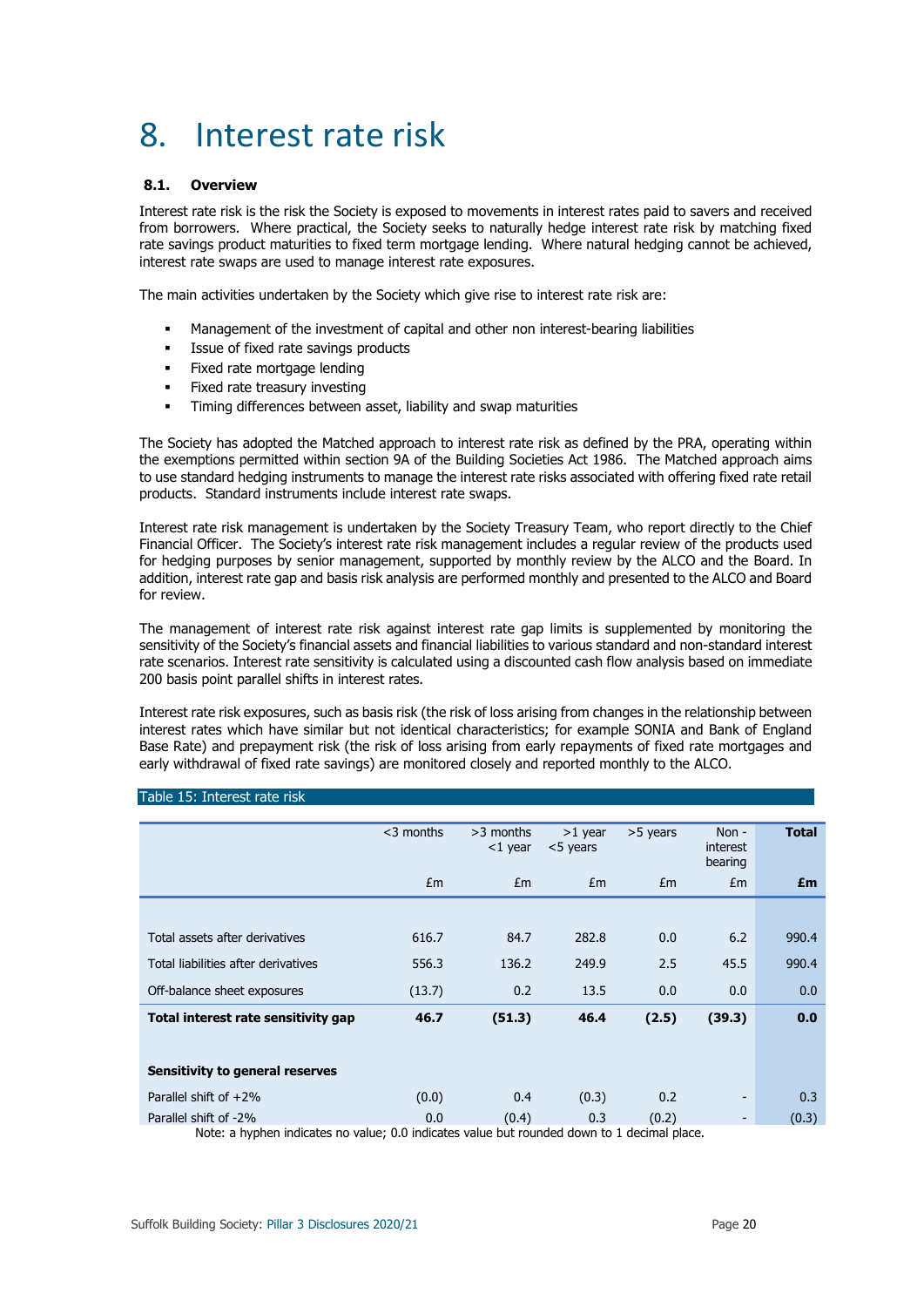## 9. Wholesale credit risk

## **9.1. Overview**

The Society has exposures to banks and building societies through its treasury portfolio. These exposures are held for liquidity management purposes. Treasury activity is controlled by the Society Treasury Policy, which clearly details approved counterparties and exposure limits. Management monitor exposure limits daily, reporting exposures to the ALCO monthly.

The Society has nominated Fitch as its external credit rating agency. Fitch ratings of treasury counterparties are used to determine credit quality steps (CQS) applicable to portfolio holdings. In turn, credit quality steps determine the weighting to be applied to exposures to calculate risk weightings for each treasury portfolio asset.

Unrated investments in peer building societies are assigned a credit rating assessed based on a financial analysis of each institution, in line with a documented policy.

#### Table 16: Risk weightings by credit quality step

| <b>Credit quality step</b>                        | CQS <sub>1</sub> | CQS <sub>2</sub> | CQS <sub>3</sub> | CQS <sub>4</sub> | CQS <sub>5</sub> | CQS <sub>6</sub>     | <b>Unrated</b> |
|---------------------------------------------------|------------------|------------------|------------------|------------------|------------------|----------------------|----------------|
| Fitch's long-term rating                          | AAA to<br>AA-    | $A + to$<br>А-   | BBB+ to<br>BBB-  | BB+ to<br>BB-    | $B+to$<br>в-     | $\leq$ $=$<br>$CCC+$ |                |
| <b>Exposure class</b>                             |                  |                  |                  |                  |                  |                      |                |
| Sovereign                                         | $0\%$            | 20%              | 50%              | 100%             | 100%             | 150%                 |                |
| Corporates                                        | 20%              | 50%              | 100%             | 100%             | 150%             | 150%                 |                |
| <b>Institutions</b><br>$(<$ 3 months to maturity) | 20%              | 20%              | 20%              | 50%              | 50%              | 150%                 | 20%            |
| <b>Institutions</b><br>$($ >3 months to maturity) | 20%              | 50%              | 50%              | 100%             | 100%             | 150%                 | 50%            |

## Table 17: Treasury risk weightings

|                                          | CQS1                     | CQS <sub>2</sub>         | CQS3                     | <b>Unrated</b> | <b>Total</b> |
|------------------------------------------|--------------------------|--------------------------|--------------------------|----------------|--------------|
|                                          | £m                       | £m                       | £m                       | £m             | £m           |
| Exposures subject to 0% risk weighting   | 105.5                    |                          |                          | -              | 105.5        |
| Exposures subject to 20% risk weighting  | $\overline{\phantom{a}}$ | 1.9                      | -                        | -              | 1.9          |
| Exposures subject to 50% risk weighting  | -                        | 18.6                     | $\overline{\phantom{0}}$ | -              | 18.6         |
| Exposures subject to 100% risk weighting | -                        | $\overline{\phantom{a}}$ | -                        | -              |              |
| <b>Total exposure</b>                    | 105.5                    | 20.5                     | $\blacksquare$           | -              | 126.0        |
| <b>Risk weighted asset value</b>         | -                        | 9.7                      | ۰                        | -              | 9.7          |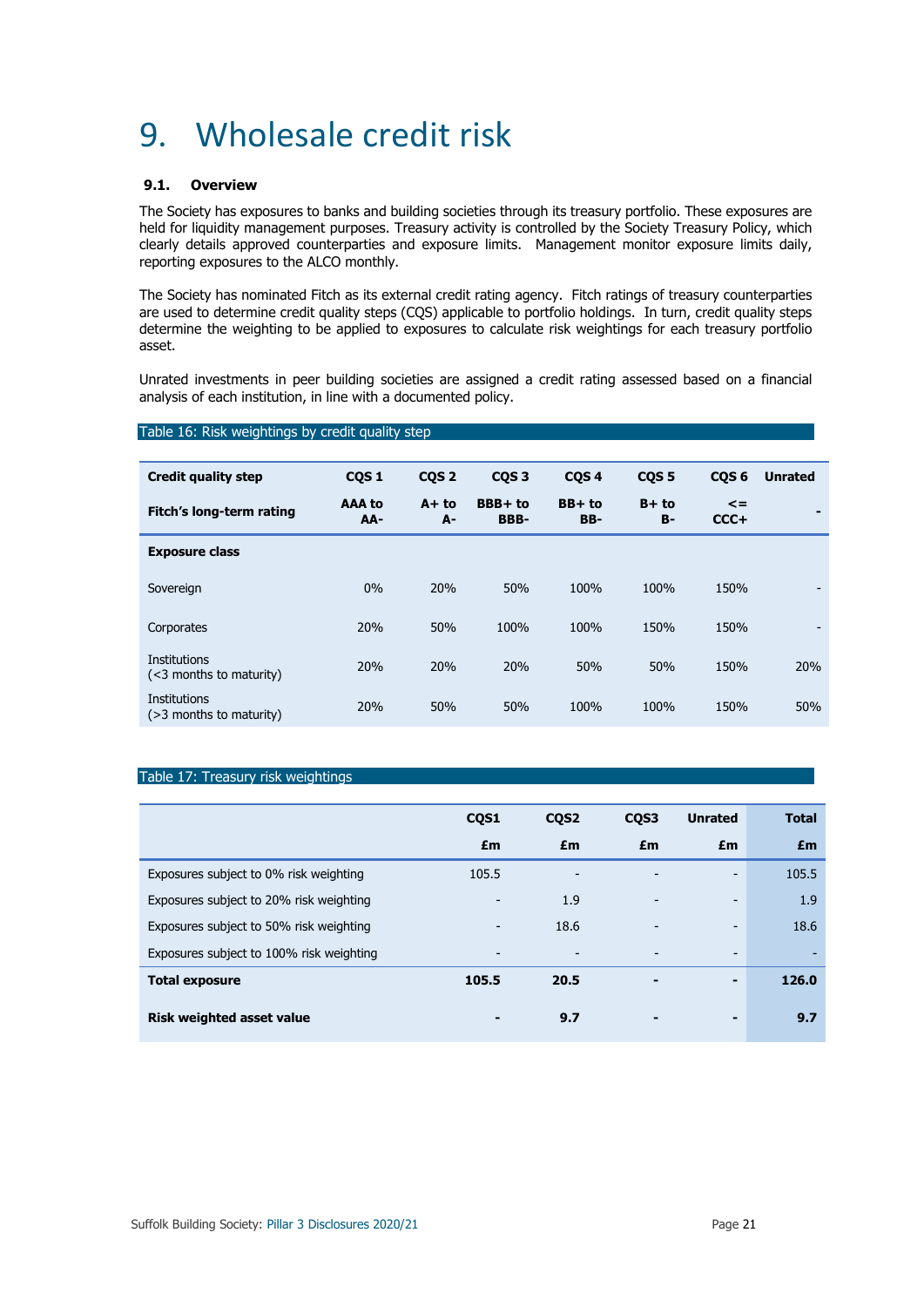## 10. Operational risk

### **10.1. Overview**

Operational risk is the risk that customers or staff suffer detriment from inadequate policies and procedures, or failure caused by the Society not operating in accordance with agreed polices and guidelines. Operational risks also arise from external sources, such as through fraud from unconnected parties. The Society is highly protective of its customers and staff and as such, the Board have a minimal appetite for operational risk.

## **10.2. Framework**

The Society has fully embedded an enterprise-wide risk management framework (ERMF) which helps guard against operational risk arising. The ERMF introduces a range of operating policies and procedures which have been impact assessed to ensure the Society is operating in line with Board appetite.

All operational risk events are recorded and continually assessed to identify trends arising, where mitigating action can then be taken. Where customers or staff are found to have suffered detriment, the Society acts swiftly to ensure appropriate redress is provided.

The Society guards against the following level 1 operational risk categories:

- Fraud
- Employee risk, "People Risk"
- Information security and records management
- Systems
- Third party supplier / provider
- Data quality and modelling

The Society operates with a generative risk management culture. This means the Society is proactive in identifying opportunities for risks to arise and ensures appropriate actions are taken in advance. In recent years, the Society has implemented operational risk scenario workshops. These workshops consider how events with varying probability of occurrence may play out and provide staff with appropriate foresight to manage situations and minimise operational risk in the future. These are also used to determine a range of extreme but plausible operational risk scenarios with the impact of those scenarios assessed as part of the ICAAP.

The Society has performed a self-assessment of its operational resilience and will do so annually to ensure it can continue to deliver its critical services to members under a range of different threats.

## **10.3. Operational risk governance**

The Society operates a three lines of defence model. This means responsibility for guarding against operational risk events arising lies with operational business areas. Business areas are therefore responsible for identifying operational risks pertinent to their activities.

Second line of defence is performed by the Risk and Compliance Team, which provides oversight of the operational risk framework. The Risk and Compliance Team have a direct reporting line to the Executive Risk Committee and are responsible for ensuring the quality of the ERMF.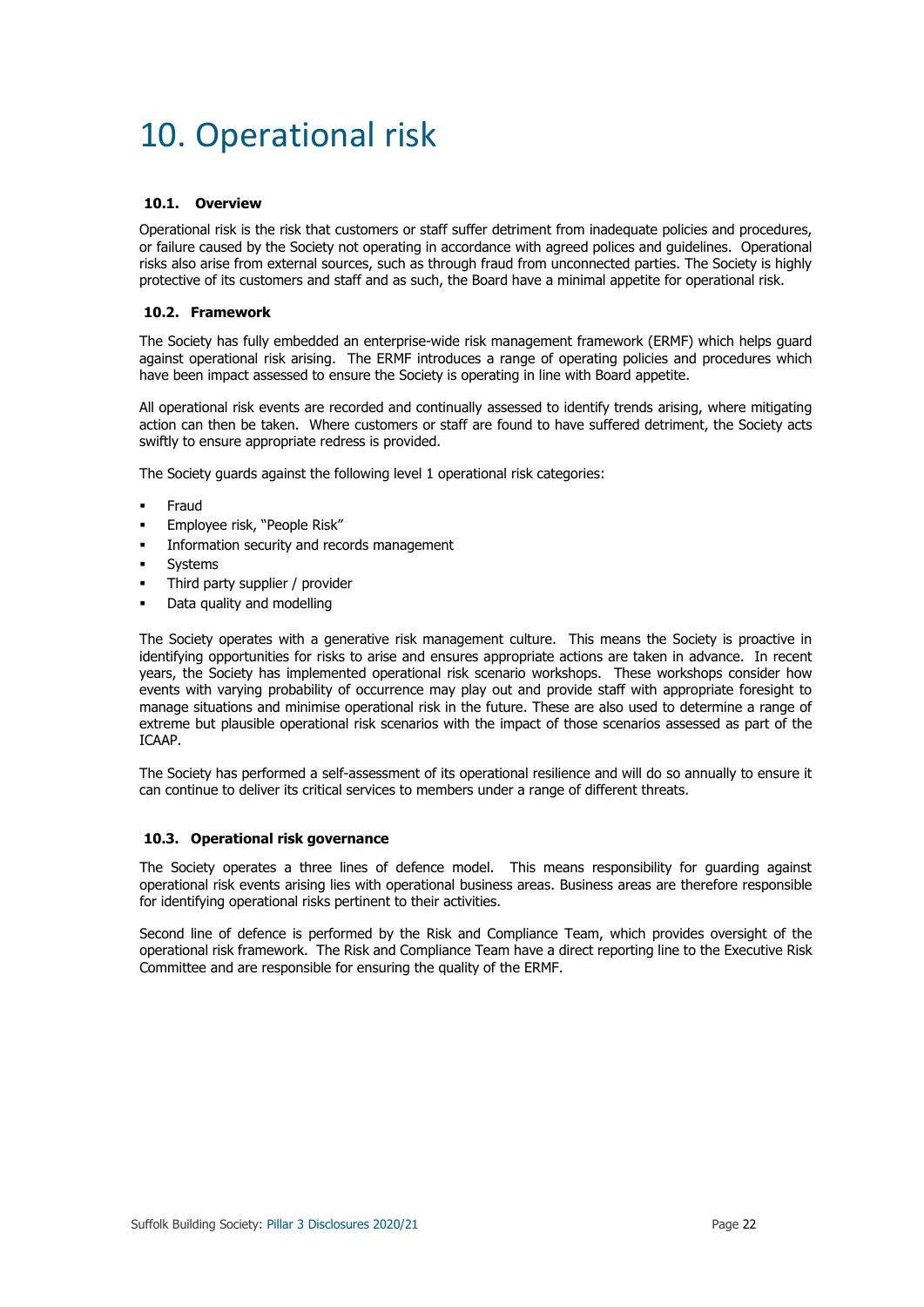## 11. Other risks

### **11.1. Pension risk**

Pension risk is defined as the risk that the value of defined benefit pension scheme assets will be insufficient to meet the estimated liabilities. The Society has funding obligations to one defined benefit pension scheme which is closed to new members. A schedule of obligations has been agreed between the Society and the Trustees where a funding shortfall existed as a result of the November 2018 triennial review. The shortfall is due to be met by November 2022.

## **11.2. Conduct risk**

Conduct risk arises when a firm's behaviour results in inappropriate or poor outcomes for customers. The Society's culture is based upon ensuring that each member has a right to expect that his or her relationship with the Society will be conducted in a fair and consistent manner. The Society recognises members as the owners with individual requirements and expectations, and this approach is demonstrated within the conduct risk framework.

## **11.3. Compliance and legal risk**

Compliance and legal regulatory risk is the risk that the Society breaches a regulatory or legal requirement. As a result, the Society has policies and procedures in place to ensure compliance with the regulations that affect the business. The volume and complexity of compliance with these regulatory issues may impact the Society's ability to compete and grow. The Board will continue to monitor regulatory changes to ensure that the Society continues to meet all its regulatory requirements.

## **11.4. Financial crime risk**

Financial crime risk is the risk that the Society or members are targeted by criminals seeking to benefit from the proceeds of crime, commit fraud or fund acts of terrorism. The Society conducts an annual risk assessment of its exposure to financial crime and has introduced a series of financial crime procedures.

## **11.5. Cybercrime risk**

Cybercrime risk is the risk that a criminal uses technology in order to exploit the Society's systems, for the purposes of causing harm to either the Society itself or members. The Society combats cybercrime by operating internal controls and collaborating with external technology specialists to monitor the Society's systems. Cybercrime risk is increasing and those seeking to commit cyber-based crimes are finding new ways to exploit systems every day. The Society takes the risk of cybercrime very seriously and a working group is in place to monitor and address emerging cybercrime threats.

## **11.6. Climate risk**

In accordance with policy statement PS11/19, the Society carried out an assessment to determine its exposure to physical risks and transitional risks of climate change. Financial risks from climate change arise through two primary channels, or 'risk factors': physical and transitional.

- Physical risks arise as a result of increasing frequency and severity of extreme weather events.
- Transitional risks arise as the UK moves towards a low carbon economy, with changes introduced to building energy efficiency standards and rapid technological evolution in areas such as transport.

Regulatory guidance in this area continues to develop relatively quickly as the authorities continue to gather the information needed to enable them to set regulatory requirements. Consequently, management monitor developments via the Society's horizon scanning process and will continue to take appropriate action as new information and guidance becomes available.

The Society's climate risk appetite is to manage the Society's exposure to financial risks arising from climate change now and in the long term such that any residual exposures are adequately covered by its capital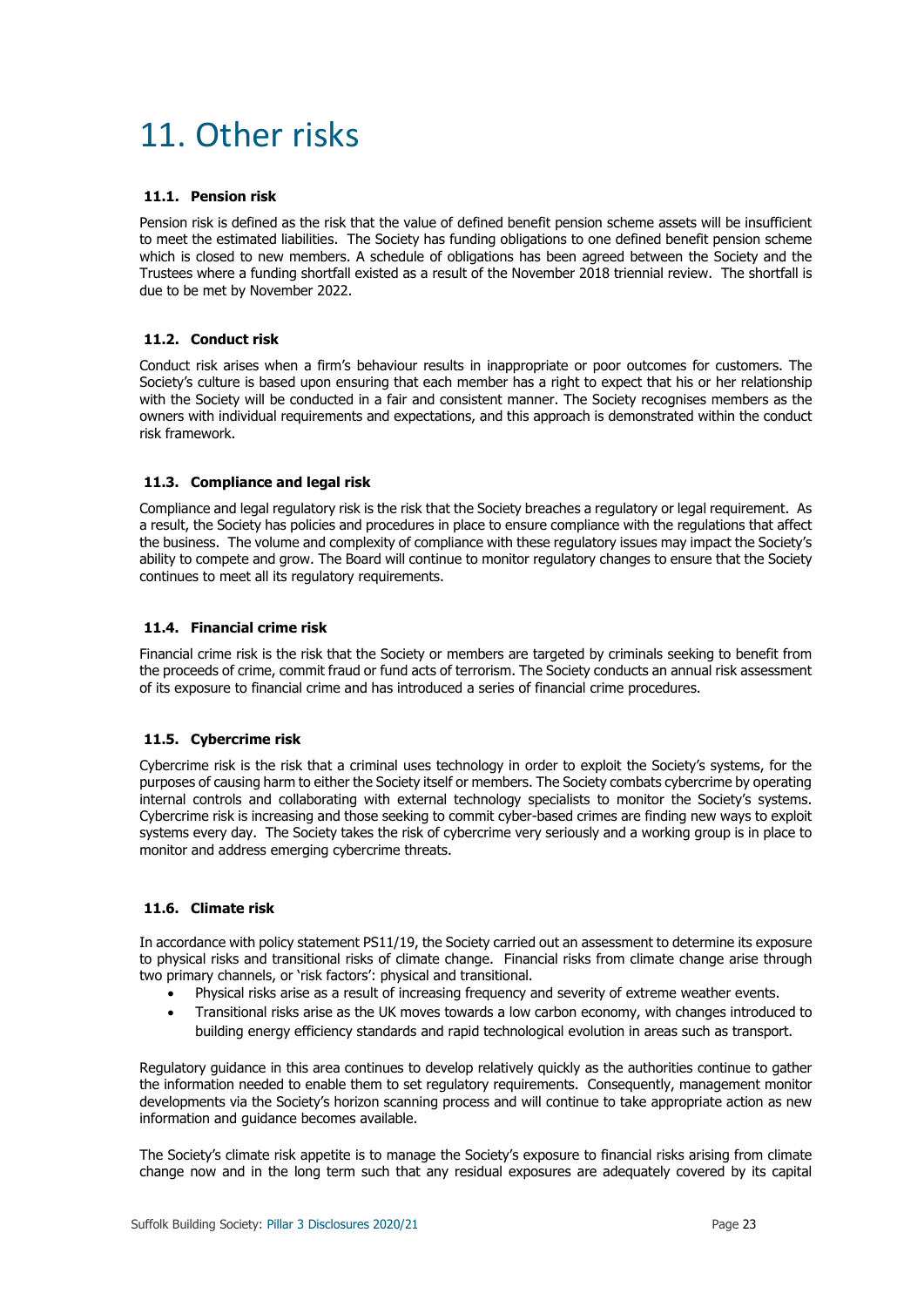position. The Society's appetite is to adopt a strategic and proportionate approach to the identification, assessment, mitigation / monitoring and disclosure of climate change risks impacting the Society such that no members are treated unfairly, the Society is net carbon zero by 2030, the Society's reputation is untarnished and the Society's business strategy and model remain viable.

The following changes have been actioned in 2021 to ensure that the Society's governance structure and climate change risk management are fully compliant with the regulatory requirements:

- Senior Management Framework for climate change established, led by Chief Operating Officer, Ian Brighton.
- Relevant parts of the Enterprise Risk Management Framework have been updated to cover the financial risks arising from climate change, including the risk appetite statement and risk appetite profiles.
- Climate change risk assessment and action progress is updated and reported to the Board regularly.
- Committee Terms of Reference appropriately updated.

The modelling undertaken by third party experts shows that the Society is currently not exposed to a material climate change risk (modelling extends to 2050) but will be closely monitored. The scenario analysis shows that the Society has more theoretical exposure to transitional risks due to tightening energy efficiency requirements than physical risks such as flooding.

Management have concluded that the time horizon for these potential losses is likely to extend beyond its current planning horizon and therefore no additional P2A capital is required currently. However, government policy is evolving at a pace that could lead to the EPC transition risk crystallising within the next 10 years. The Society has considered this risk within its strategy and is taking steps to offer education and additional borrowing facilities to existing mortgage customers to improve the energy efficiency of their property. Any other precautionary actions to mitigate the physical and transitional risks within the scenarios are included in the Society's Climate Change Risk Assessment and Mitigation Plan.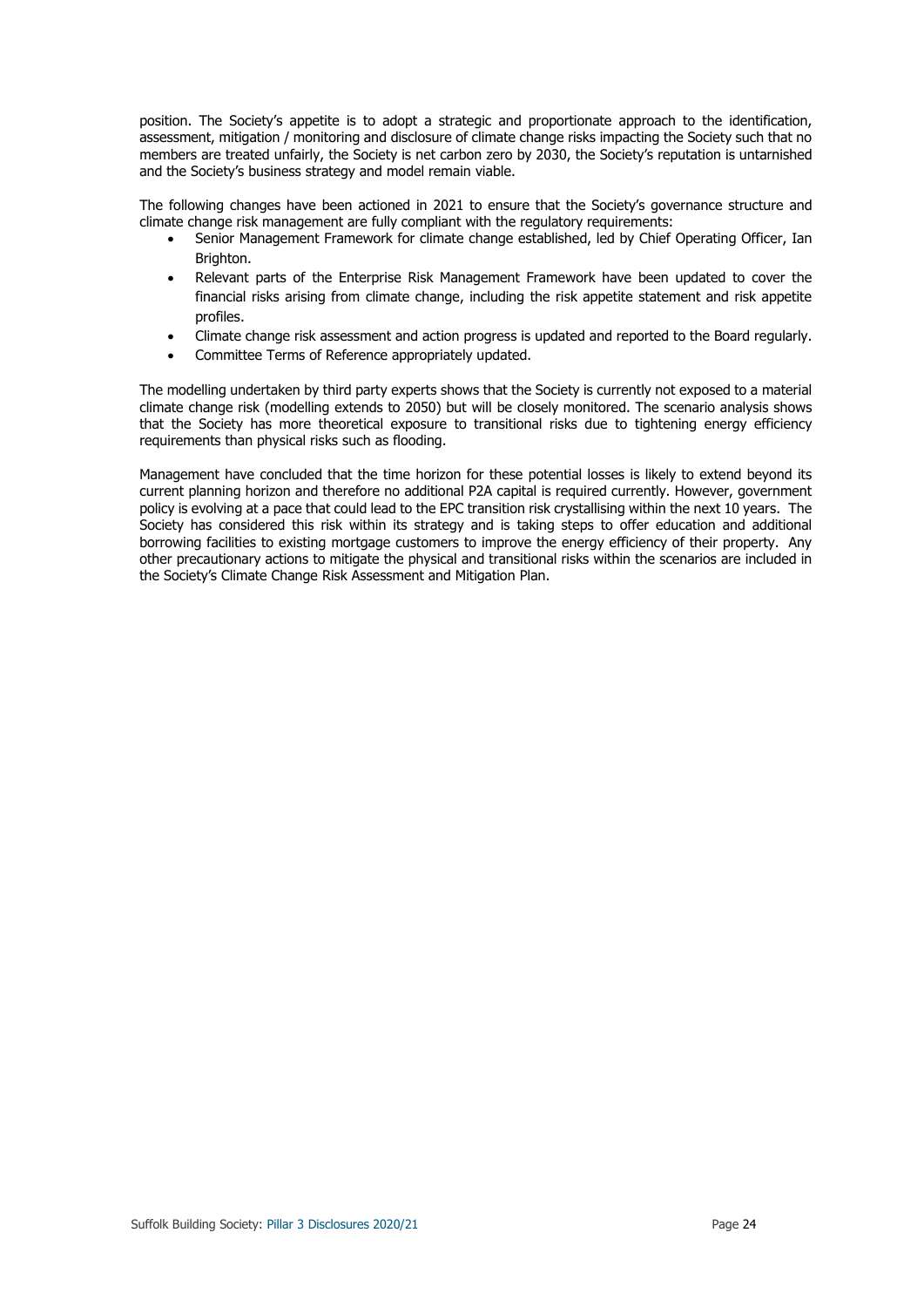## 12. Remuneration

## **12.1. Material Risk Takers**

The following disclosures are made in accordance with Article 450 of the CRR. For the purpose of this article, individuals filling the following positions during 2020/21 were considered to be Material Risk Takers (MRTs) within the Society:

- Non-Executive Directors
- Chief Executive Officer
- Chief Financial Officer
- Chief Operating Officer
- Chief Commercial Officer
- Chief Risk Officer
- Chief of Staff

## **12.2. Remuneration Committee**

The Society Remuneration Committee performs the duties set out in the Committee Terms of Reference. The Terms of Reference are reviewed and approved by the Board of Directors annually.

The Committee's main role is to approve the remuneration and incentive schemes for the Society's Executive and senior management.

The Remuneration Committee ensures that the Society Remuneration Policy is:

- Consistent with and promotes sound and effective risk management and does not encourage risktaking that exceeds the level of tolerated risk of the Society;
- In line with the Society's business strategy, objectives, values and long-term interests;
- Constructed to include measures to avoid conflicts of interest;
- Adopted and regularly reviewed by the Society Board; and
- Subject at least annually to independent review for compliance with policies and procedures adopted by the Society Board.

The Remuneration Committee consists of five Non-Executive Directors. The Chief Executive attends by invitation only but takes no part in the discussion of his own salary. Four Remuneration Committee meetings were held in the year ended 30 November 2021.

Annually, the Executive Team together with the Chairman are responsible for setting the Non-Executive Directors' fees. The Board, with the exception of the Chairman, agree the Chairman's fee on an annual basis.

## **12.3. Remuneration policy**

The Society's policy is to reward Directors according to their expertise, experience and overall contribution to the successful performance of the Society and reflects their roles and responsibilities within the Society. The Executive Directors' benefit package is designed to motivate decision making in the long-term interests of the Society and members as a whole.

A performance-related pay scheme operated during the year for MRTs, excluding Non-Executive Directors. This was carefully designed to encourage achievement of targets that maintain the financial strength and integrity of the Society, the embedding of the Society's risk management framework and to recognise performance factors that contributed to the Society's overall business and member objectives.

There are three main elements of remuneration for Society employees:

- Base salary
- Benefits (pension, car and healthcare)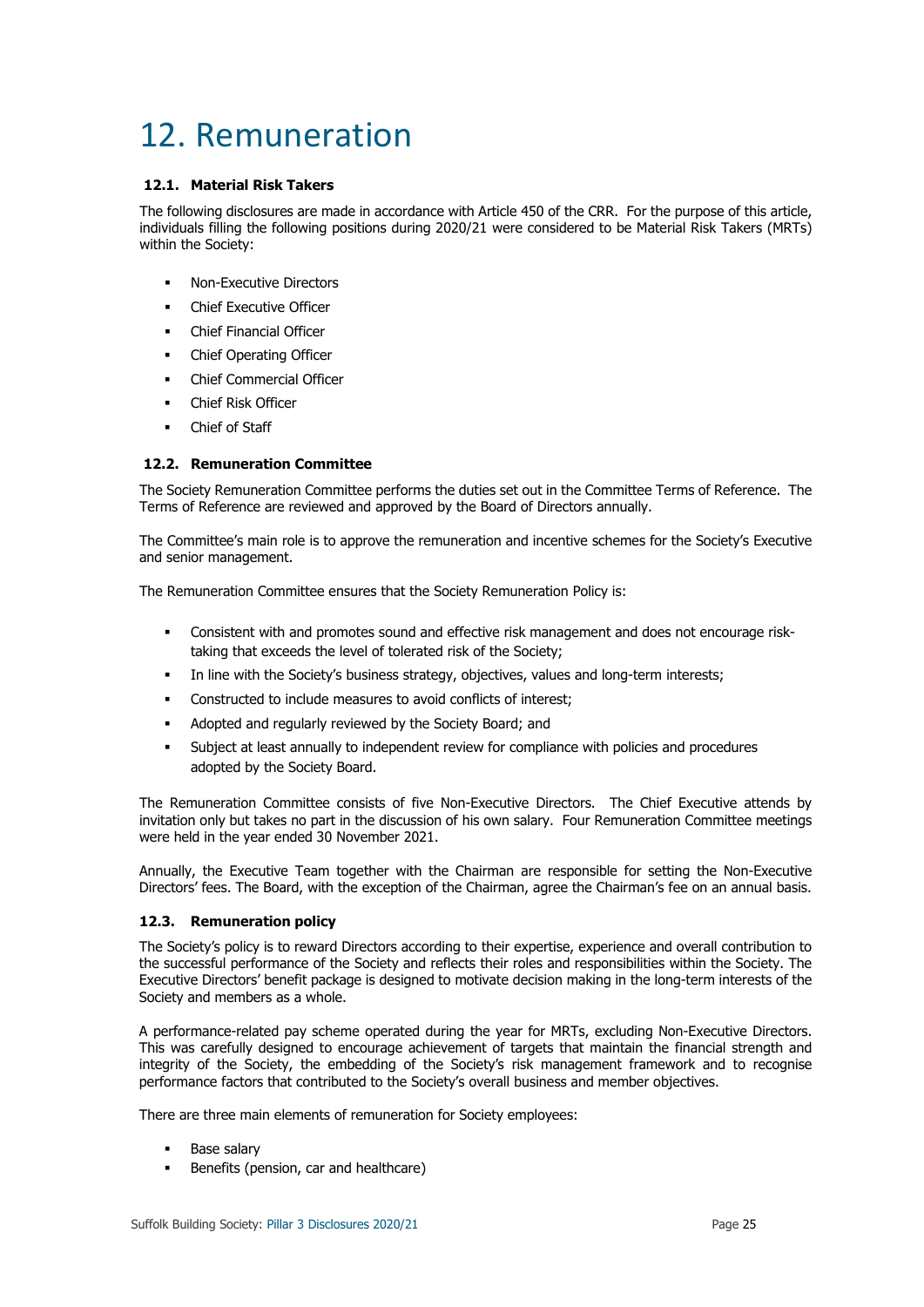Variable pay.

The level of fees payable to Non-Executive Directors is assessed using information from comparable organisations (building societies of a similar size). Remuneration comprises a basic fee with a supplementary payment for holding the position of Chairman of a Committee, Deputy Chairman or Senior Independent Director. This fee reflects the additional responsibilities and time commitments of these positions.

Fees for Non-Executive Directors are not pensionable and Non-Executive Directors do not take part in any incentive scheme or receive any other benefits. Non-Executive Directors do not have employment contracts with the Society.

At least one third of performance related pay for MRTs is deferred for three years to ensure consistent performance is delivered over the longer term. As part of the process, the Remuneration Committee sets targets and assesses whether any payment should be made prior to recommendation for Board approval.

No signing-on or severance payments were made to MRT staff during the reporting period.

| Table 18: Material Risk Taker remuneration |  |  |
|--------------------------------------------|--|--|
|--------------------------------------------|--|--|

|                                      | <b>Base</b><br>salary    |      | Variable pay             | <b>Benefits</b> | <b>Fees</b>                  | <b>Total</b> |
|--------------------------------------|--------------------------|------|--------------------------|-----------------|------------------------------|--------------|
|                                      |                          | Paid | <b>Deferred</b>          |                 |                              |              |
|                                      | £000                     | £000 | £000                     | £000            | £000                         | £000         |
| 2021                                 |                          |      |                          |                 |                              |              |
| <b>Non-Executive Directors</b>       | $\overline{\phantom{a}}$ |      |                          |                 | 201                          | 201          |
| R Norrington (Chief Executive)       | 177                      | 18   | 9                        | 59              | -                            | 263          |
| P Johnson (Chief Financial Officer)  | 148                      | 8    | 4                        | 39              | $\overline{\phantom{m}}$     | 199          |
| I Brighton (Chief Operating Officer) | 117                      | 12   | 6                        | 31              | -                            | 166          |
| <b>Other Material Risk Takers</b>    | 276                      | 28   | 14                       | 76              | ۳                            | 394          |
| <b>Total</b>                         | 718                      | 66   | 33                       | 205             | 201                          | 1,223        |
|                                      |                          |      |                          |                 |                              |              |
| 2020                                 |                          |      |                          |                 |                              |              |
| <b>Non-Executive Directors</b>       | $\overline{\phantom{a}}$ |      | $\overline{\phantom{a}}$ |                 | 194                          | 194          |
| R Norrington (Chief Executive)       | 176                      | 18   | 9                        | 60              | -                            | 263          |
| P Johnson (Chief Financial Officer)  | 64                       | 6    | 3                        | 17              | $\qquad \qquad \blacksquare$ | 90           |
| I Brighton (Chief Operating Officer) | 109                      | 6    | 12                       | 30              | -                            | 157          |
| T Slater (Finance Director)*         | 60                       |      |                          | 21              | -                            | 81           |
| <b>Other Material Risk Takers</b>    | 210                      | 27   | 14                       | 55              |                              | 306          |
| <b>Total</b>                         | 619                      | 57   | 38                       | 183             | 194                          | 1,091        |

\* T. Slater resigned in November 2019. Under the rules of the Performance Related Pay Scheme no payment is due when an employee has given notice. He left the Society on 28 May 2020.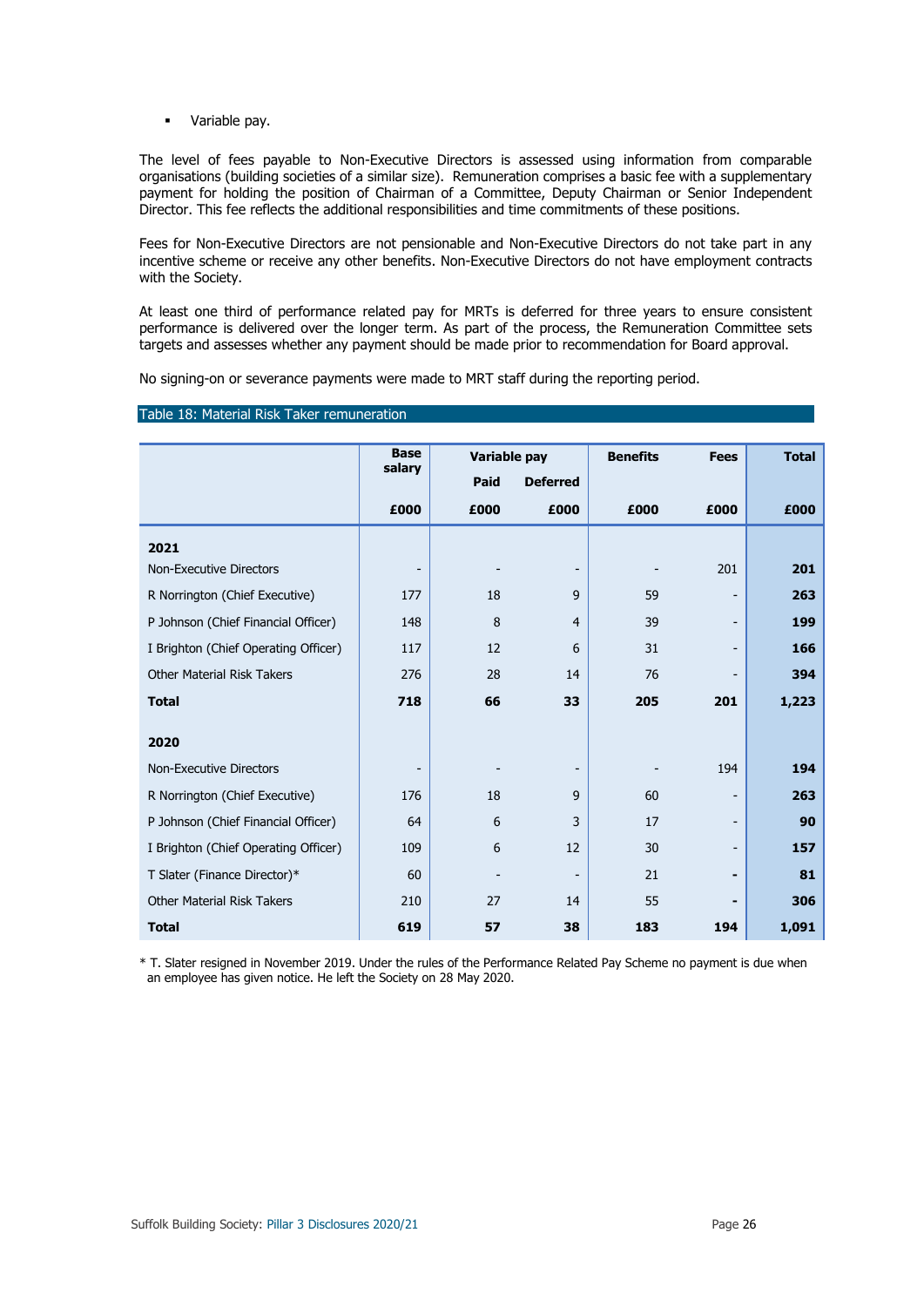## Table 19: Deferred remuneration

|                                  | <b>Deferred remuneration</b> |
|----------------------------------|------------------------------|
|                                  | £000                         |
| Brought forward as at 01/12/2020 | 80                           |
| Granted in year                  | 50                           |
| Paid in year                     | (55)                         |
| Released in year                 | (6)                          |
| Carried forward as at 30/11/2021 | 69                           |

### **12.4. Board appointments**

Recruitment to the Society Board is determined by the Society's Board Recruitment Policy. This policy requires that in selecting suitable candidates to be Members of the Board the Society will evaluate the balance of skills, experience, independence, knowledge, and diversity.

The Society aims to maintain a balance on its Board committees and is aware of the advantages that this may bring. Candidates for Directorships are assessed based on their skills and expertise. Applicants are sought from varied geographical, social, economic, environmental, business, and cultural backgrounds.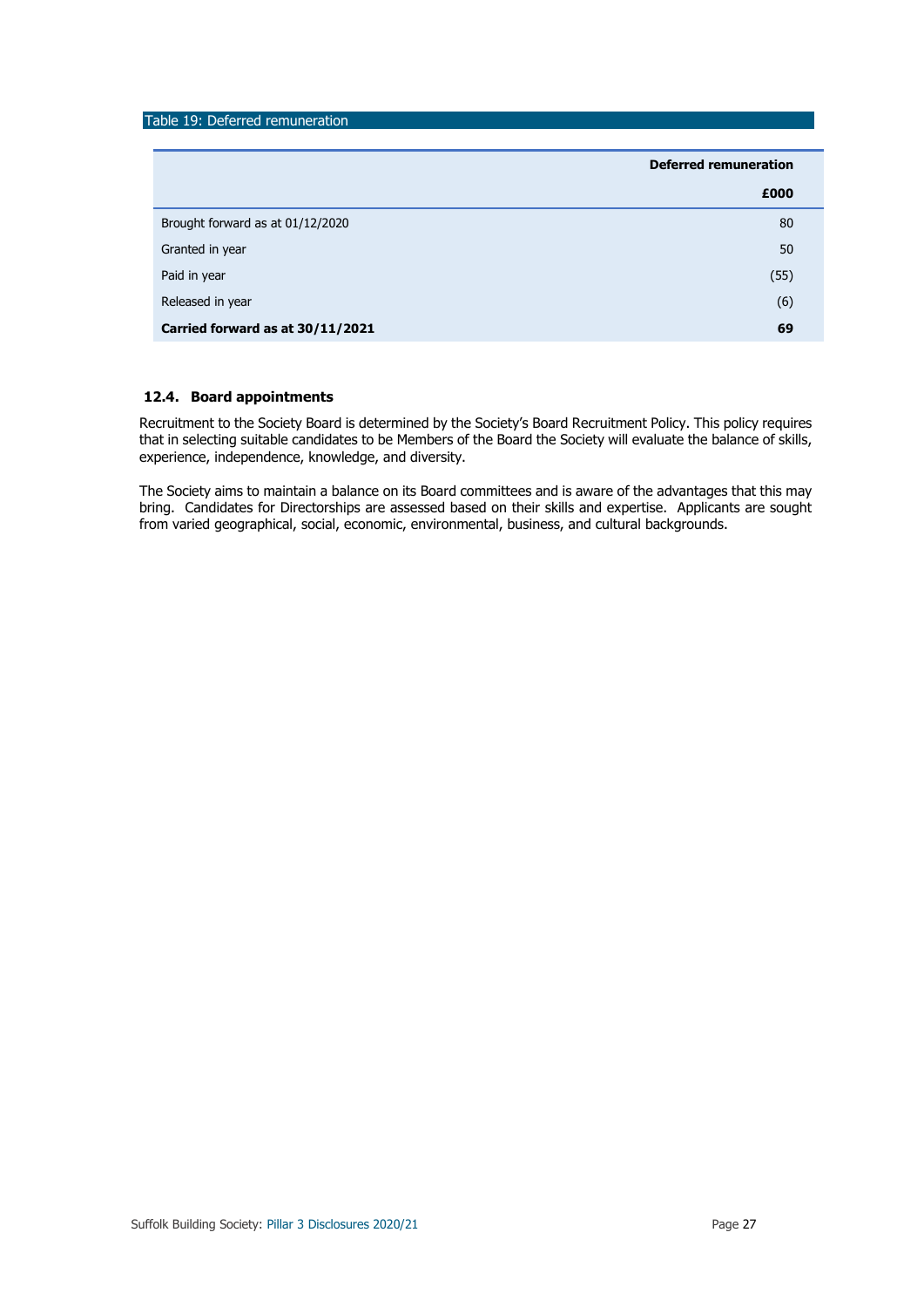## Table 20: Society Directors

| <b>Name</b>                                           | <b>Occupation</b>              | Date of<br>appointment | <b>Other directorships</b>                                                                                                                                                                                        |
|-------------------------------------------------------|--------------------------------|------------------------|-------------------------------------------------------------------------------------------------------------------------------------------------------------------------------------------------------------------|
| A Harris<br>MBA, FCII                                 | Non-Executive Director         | 01/07/2011             | Stonebridge International Insurance Ltd<br>Cornerstone International Holdings Ltd<br>The Prince Henry's High School Academy Trust<br>PHHS Trading Company Limited                                                 |
| E Lenc                                                | Non-Executive Director         | 01/10/2019             |                                                                                                                                                                                                                   |
| S Hill<br>MA, FCA                                     | Non-Executive Director         | 01/04/2020             | Trustee, Place2Be<br>Trustee of the Ipswich Building Society Pension<br>and Life Assurance Scheme<br>Place2Be Trading Limited<br><b>Yealand Administration Limited</b><br>Cordiant Digital Infrastructure Limited |
| S A Liddell<br><b>BSc, FCA</b>                        | Non-Executive Director         | 30/11/2017             | Samsung Fire and Marine Insurance Company<br>of Europe Limited<br>Aspen Syndicate Management Limited                                                                                                              |
| S J K Reid<br>MA                                      | Non-Executive Director         | 01/11/2016             | Wyelands Bank PLC                                                                                                                                                                                                 |
| F Ryder<br><b>FRSA</b>                                | Non-Executive Director         | 25/10/2018             | <b>TCD Media Limited</b><br>Trustee of Norwich Film Festival<br><b>Bonza Music Limited</b>                                                                                                                        |
| R H B Norrington<br>MA (Hons)                         | <b>Chief Executive Officer</b> | 30/11/2016             |                                                                                                                                                                                                                   |
| P Johnson<br><b>FCCA</b>                              | <b>Chief Financial Officer</b> | 26/11/2020             | $\overline{\phantom{a}}$                                                                                                                                                                                          |
| I Brighton<br>CeMAP, CeRGI, CeRCC,<br>CeRCH, AdvCeMAP | Chief Operating Officer        | 01/05/2018             | Trustee of the Ipswich Building Society<br>Charitable Foundation                                                                                                                                                  |